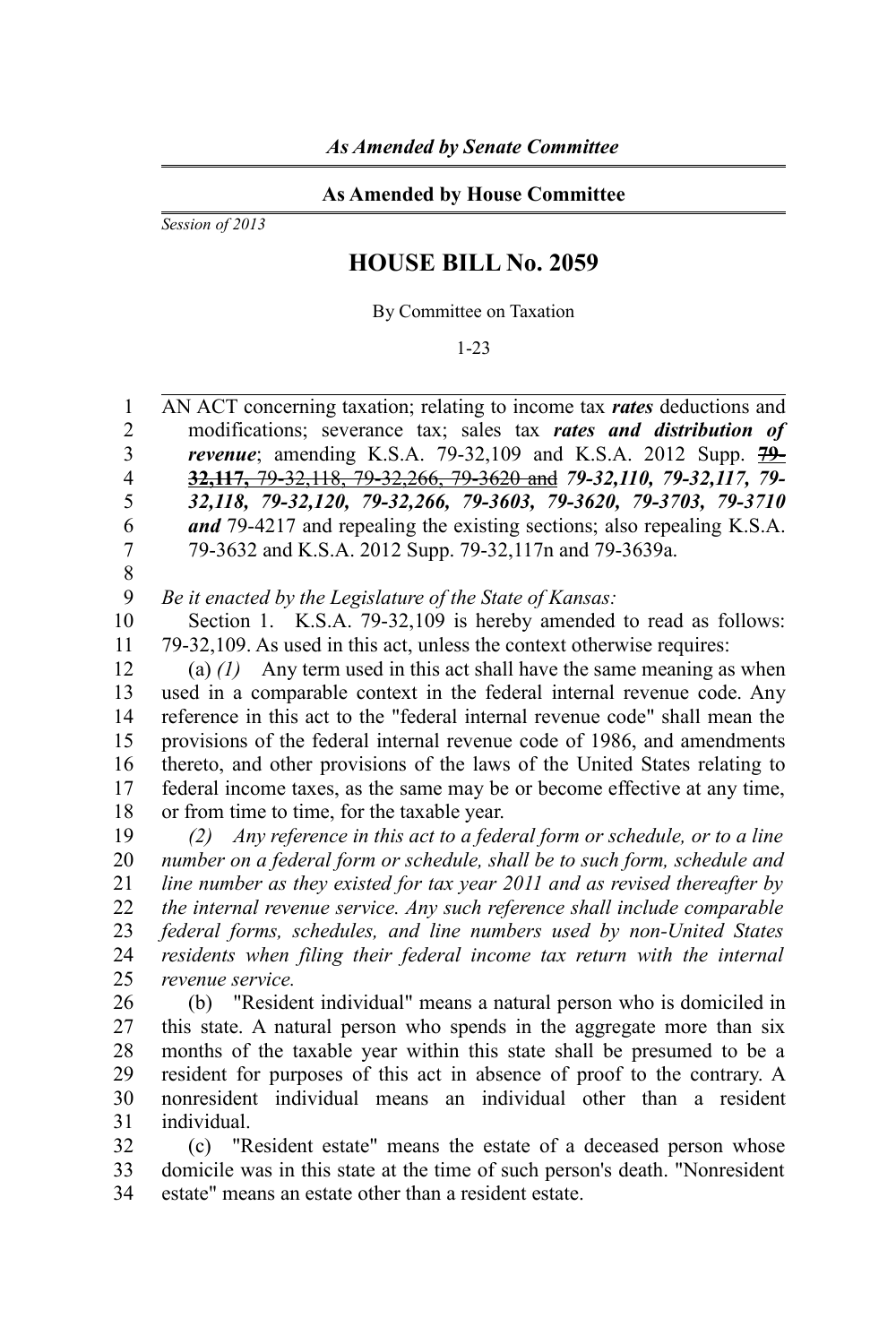(d) "Resident trust" means a trust which is administered in this state. A trust shall not be deemed to be administered in this state solely because it is subject to the jurisdiction of a district court within this state. "Nonresident trust" means a trust other than a resident trust. 1  $\mathcal{L}$ 3 4

5

(e) "Resident partner" means a partner who is a resident individual, a resident estate, or a resident trust. "Nonresident partner" means a partner other than a resident partner. 6 7

(f) "Resident beneficiary" means a beneficiary of an estate or trust which beneficiary is a resident individual, a resident estate, or a resident trust. "Nonresident beneficiary" means a beneficiary other than a resident beneficiary. 8 9 10 11

12

(g) "Director" means the director of taxation.

(h) "Modified Kansas source income" means that part of a nonresident individual's Kansas adjusted gross income as set forth in K.S.A. 79-32,117, and amendments thereto, derived from sources in Kansas. Items of income including unemployment compensation, gain, loss or deduction reflected in Kansas adjusted gross income shall be considered derived from sources in Kansas to the extent that they are attributable to: (1) The ownership of any interest in real or tangible personal property in this state; (2) a business, trade, profession or occupation carried on in this state; (3) a business, trade, profession or occupation carried on partly within and partly without this state as determined by the uniform division of income for tax purposes act as set forth in K.S.A. 79-3271 through K.S.A. 79-3293, and amendments thereto; (4) the distributive share of partnership income, gain, loss and deduction determined under this section as if the partnership were a nonresident individual; (5) the share of estate or trust income, gain, loss and deduction determined under K.S.A. 79-32,137, and amendments thereto; (6) prizes won from lottery games conducted by the Kansas lottery; (7) any winnings from parimutuel wagering derived from the conduct of parimutuel activities within this state; or (8) income from intangible personal property, including annuities, dividends, interest, and gains from the disposition of intangible personal property to the extent that such income is from property employed in a trade, business, profession or occupation carried on in Kansas. A nonresident, other than a dealer holding property primarily for sale to customers in the ordinary course of such dealer's trade or business, shall not be deemed to carry on a business, trade, profession or occupation in Kansas solely by reason of the purchase and sale of property for such nonresident's own account. 13 14 15 16 17 18 19 20 21 22 23 24 25 26 27 28 29 30 31 32 33 34 35 36 37 38 39

"Modified Kansas source income" shall not include: (1) Compensation paid by the United States for service in the armed forces of the United States, performed during an induction period by an individual not domiciled in this state; or (2) such individual's share of distributed or 40 41 42 43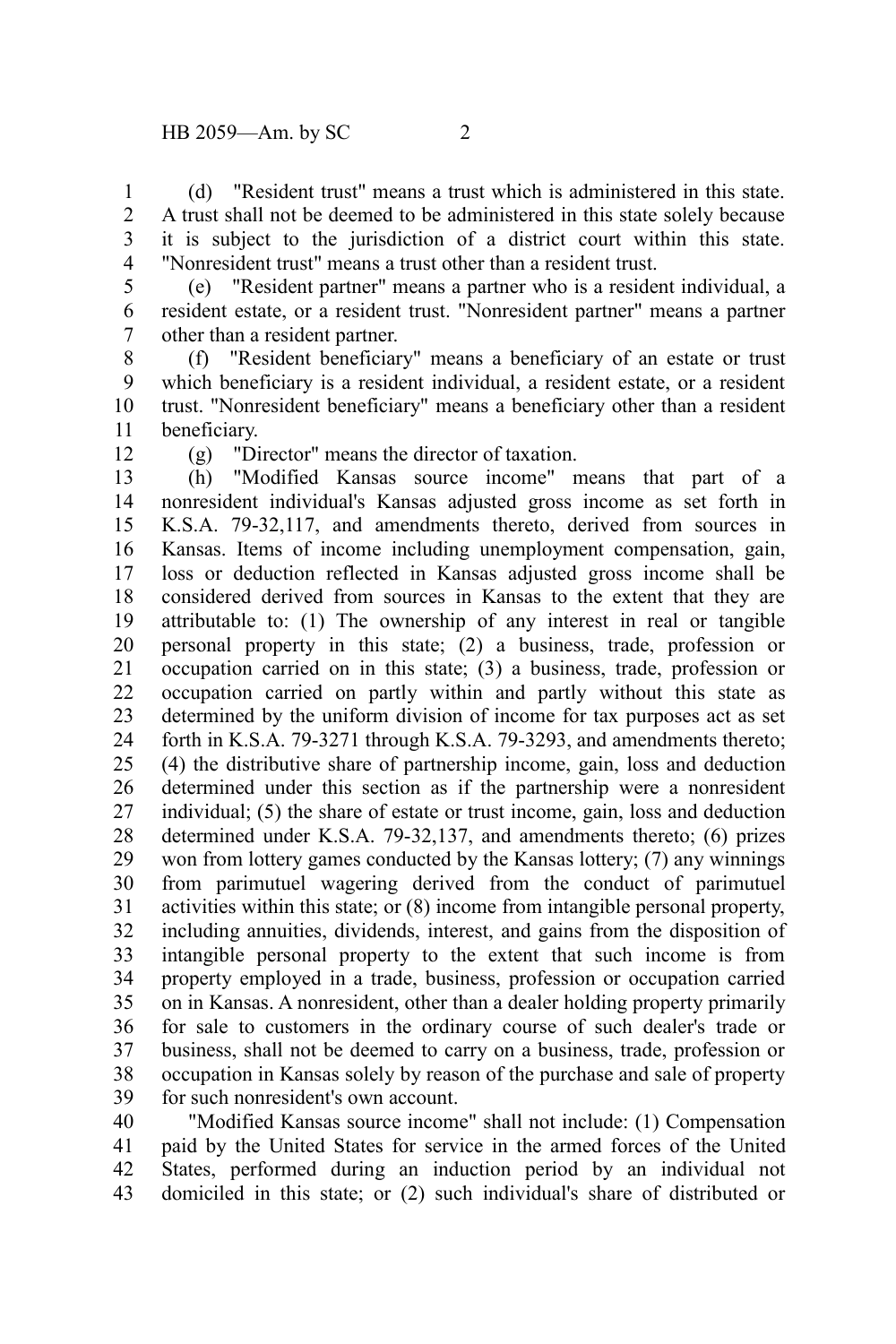undistributed taxable income or net operating loss of a corporation which 1

is an electing small business corporation unless an agreement is filed as provided in K.S.A. 79-32,139, and amendments thereto, in which event, the "modified Kansas source income" of such nonresident individual shall include such individual's share of such corporation's distributed and undistributed taxable income or net operating loss as such share is determined under the internal revenue code only to the extent, however, that such income, gain or loss is at the corporate level, derived from sources within Kansas. 2 3 4 5 6 7 8 9

Sec. 2. K.S.A. 2012 Supp. 79-32,118 is hereby amended to read as follows: 79-32,118. Commencing in tax year 2013, The Kansas deduction of an individual shall be such individual's Kansas standard deduction *unless such individual elects to deduct such individual's Kansas itemized deductions under the conditions set forth in K.S.A. 79-32,120, and amendments thereto*. 10 11 12 13 14 15

Sec. 3. K.S.A. 2012 Supp. 79-32,266 is hereby amended to read as follows: 79-32,266. (a) For taxable years commencing after December 31, 2010, there shall be allowed as a credit against the tax liability of a resident individual taxpayer an amount equal to 95% of the resident individual's income tax liability under the provisions of the Kansas income tax act for Kansas source income received from a qualified company that is business income attributable to business activities conducted at the business facility, office, department or other operation relocated to Kansas when the taxpayer owns such qualified company and materially participates in such business activities conducted at such relocated business facility, office, department or other operation of such qualified company which qualified for benefits under the provisions of subsection (a)(1) of K.S.A. 74-50,212, and amendments thereto. A taxpayer shall be treated as materially participating in such qualified company's business activities conducted at such business facility, office, department or other operation relocated to Kansas only if the taxpayer is involved in such business activities of such qualified company on a basis which is regular, continuous and substantial. A taxpayer may claim the credit authorized by this section during any tax year in which the qualified company owned by the taxpayer qualifies for benefits under provisions of K.S.A. 74-50,212, and amendments thereto. 16 17 18 19 20 21 22 23 24 25 26 27 28 29 30 31 32 33 34 35 36

(b) Business income attributable to the business activities conducted at the business facility, office, department or other operation relocated to Kansas of a qualified company which qualified for benefits under the provisions of subsection  $(a)(1)$  of K.S.A. 74-50,212, and amendments thereto, shall be determined by multiplying the business income of the company apportioned to this state by a fraction, the numerator of which is the property factor plus the payroll factor plus the sales factor, and the 37 38 39 40 41 42 43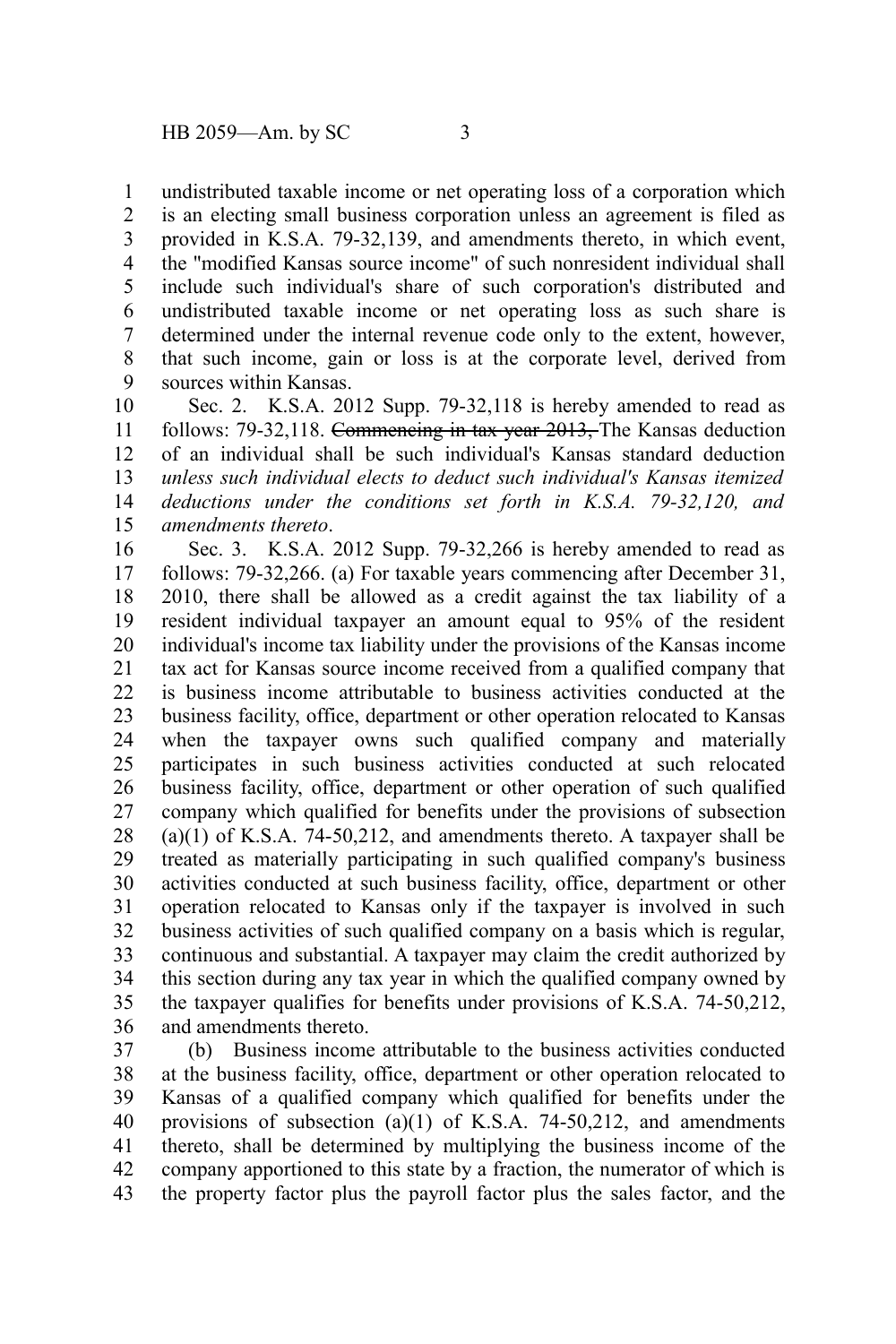denominator of which is three. For purposes of this subsection, the property factor is a fraction, the numerator of which is the average value of the company's real and tangible personal property owned or rented and used during the tax period at such relocated facility, office, department or other relocated operation in Kansas, and the denominator of which is the average value of the company's real and tangible personal property owned or rented and used within this state during the tax period. The payroll factor is a fraction, the numerator of which is the total amount paid during the tax period by the company for compensation at such relocated facility, office, department or other relocated operation in Kansas, and the denominator of which is the total compensation paid by the company in this state during the tax period. The sales factor is a fraction, the numerator of which is the total sales of the relocated facility, office, department or other relocated operation in this state during the tax period, and the denominator of which is the total sales of the company in this state during the tax period. 1 2 3 4 5 6 7 8 9 10 11 12 13 14 15 16

(c) This credit shall not be available to any taxpayer making a modification under (b)(xix) or  $\left(\frac{e}{x^x}\right)$  (c)(xx) of K.S.A. 79-32,117, and amendments thereto. 17 18 19

(d) The secretary of revenue shall adopt rules and regulations regarding the filing of documents that support the qualifications of the taxpayer for the credit claimed pursuant to this section. 20 21 22

Sec. 4. K.S.A. 2012 Supp. 79-3620 is hereby amended to read as follows: 79-3620. (a) All revenue collected or received by the director of taxation from the taxes imposed by this act shall be remitted to the state treasurer in accordance with the provisions of K.S.A. 75-4215, and amendments thereto. Upon receipt of each such remittance, the state treasurer shall deposit the entire amount in the state treasury, less amounts withheld as provided in subsection (b) and amounts credited as provided in subsection (c), (d) and (e), to the credit of the state general fund. 23 24 25 26 27 28 29 30

(b) A refund fund, designated as "sales tax refund fund" not to exceed \$100,000 shall be set apart and maintained by the director from sales tax collections and estimated tax collections and held by the state treasurer for prompt payment of all sales tax refunds-including refunds authorizedunder the provisions of K.S.A. 79-3635, and amendments thereto. Such fund shall be in such amount, within the limit set by this section, as the director shall determine is necessary to meet current refunding requirements under this act. In the event such fund as established by this section is, at any time, insufficient to provide for the payment of refunds due claimants thereof, the director shall certify the amount of additional funds required to the director of accounts and reports who shall promptly transfer the required amount from the state general fund to the sales tax refund fund, and notify the state treasurer, who shall make proper entry in 31 32 33 34 35 36 37 38 39 40 41 42 43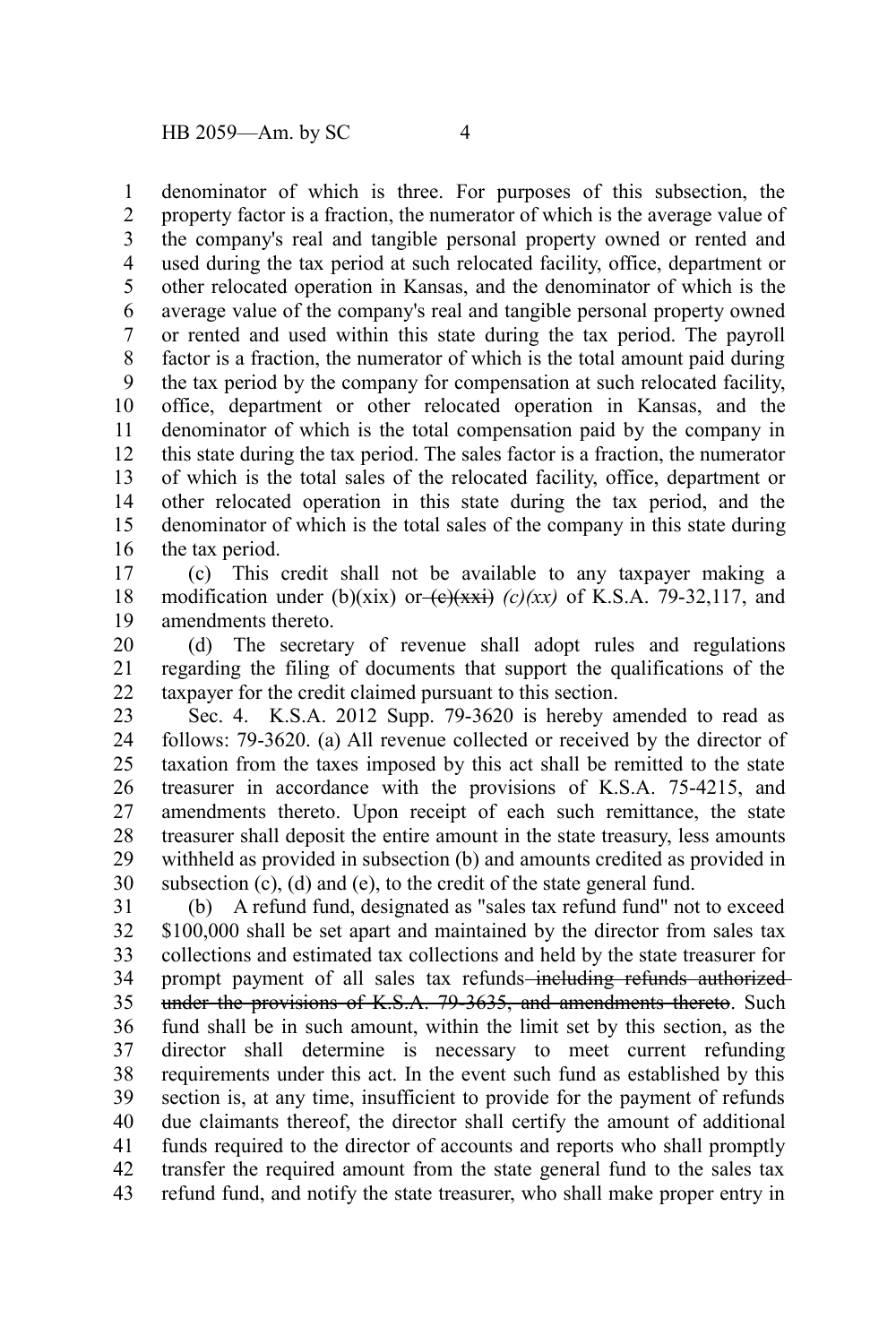the records. 1

(c) (1) The state treasurer shall credit  $\frac{5}{98}$  of the revenue collected or received from the tax imposed by K.S.A. 79-3603, and amendments thereto, at the rate of 4.9%, and deposited as provided in subsection (a), exclusive of amounts credited pursuant to subsection (d), in the state highway fund. 2 3 4 5 6

(2) The state treasurer shall credit  $5/106$  of the revenue collected or received from the tax imposed by K.S.A. 79-3603, and amendments thereto, at the rate of 5.3%, and deposited as provided in subsection (a), exclusive of amounts credited pursuant to subsection (d), in the state highway fund. 7 8 9 10 11

(3) On July 1, 2006, the state treasurer shall credit  $\frac{19}{265}$  of the revenue collected and received from the tax imposed by K.S.A. 79-3603, and amendments thereto, at the rate of 5.3%, and deposited as provided by subsection (a), exclusive of amounts credited pursuant to subsection (d), in the state highway fund. 12 13 14 15 16

(4) On July 1, 2007, the state treasurer shall credit  $\frac{13}{106}$  of the revenue collected and received from the tax imposed by K.S.A. 79-3603, and amendments thereto, at the rate of 5.3%, and deposited as provided by subsection (a), exclusive of amounts credited pursuant to subsection (d), in the state highway fund. 17 18 19 20 21

(5) On July 1, 2010, the state treasurer shall credit 11.427% of the revenue collected and received from the tax imposed by K.S.A. 79-3603, and amendments thereto, at the rate of 6.3%, and deposited as provided by subsection (a), exclusive of amounts credited pursuant to subsection (d), in the state highway fund. 22 23 24 25 26

(6) On July 1, 2011, the state treasurer shall credit 11.26% of the revenue collected and received from the tax imposed by K.S.A. 79-3603, and amendments thereto, at the rate of 6.3%, and deposited as provided by subsection (a), exclusive of amounts credited pursuant to subsection (d), in the state highway fund. 27 28 29 30 31

(7) On July 1, 2012, the state treasurer shall credit 11.233% of the revenue collected and received from the tax imposed by K.S.A. 79-3603, and amendments thereto, at the rate of 6.3%, and deposited as provided by subsection (a), exclusive of amounts credited pursuant to subsection (d), in the state highway fund<sub>ras</sub> well as such revenue collected and received at the rate of 6.3%, after June 30, 2013. 32 33 34 35 36 37

(8) On July 1, 2013, and thereafter, the state treasurer shall credit 18.421% 16.67% of the revenue collected and received from the tax imposed by K.S.A. 79-3603, and amendments thereto, at the rate of  $\frac{5.7\%}{2.7\%}$ *6.3%*, and deposited as provided by subsection (a), exclusive of amounts credited pursuant to subsection (d), in the state highway fund. 38 39 40 41 42

(d) The state treasurer shall credit all revenue collected or received 43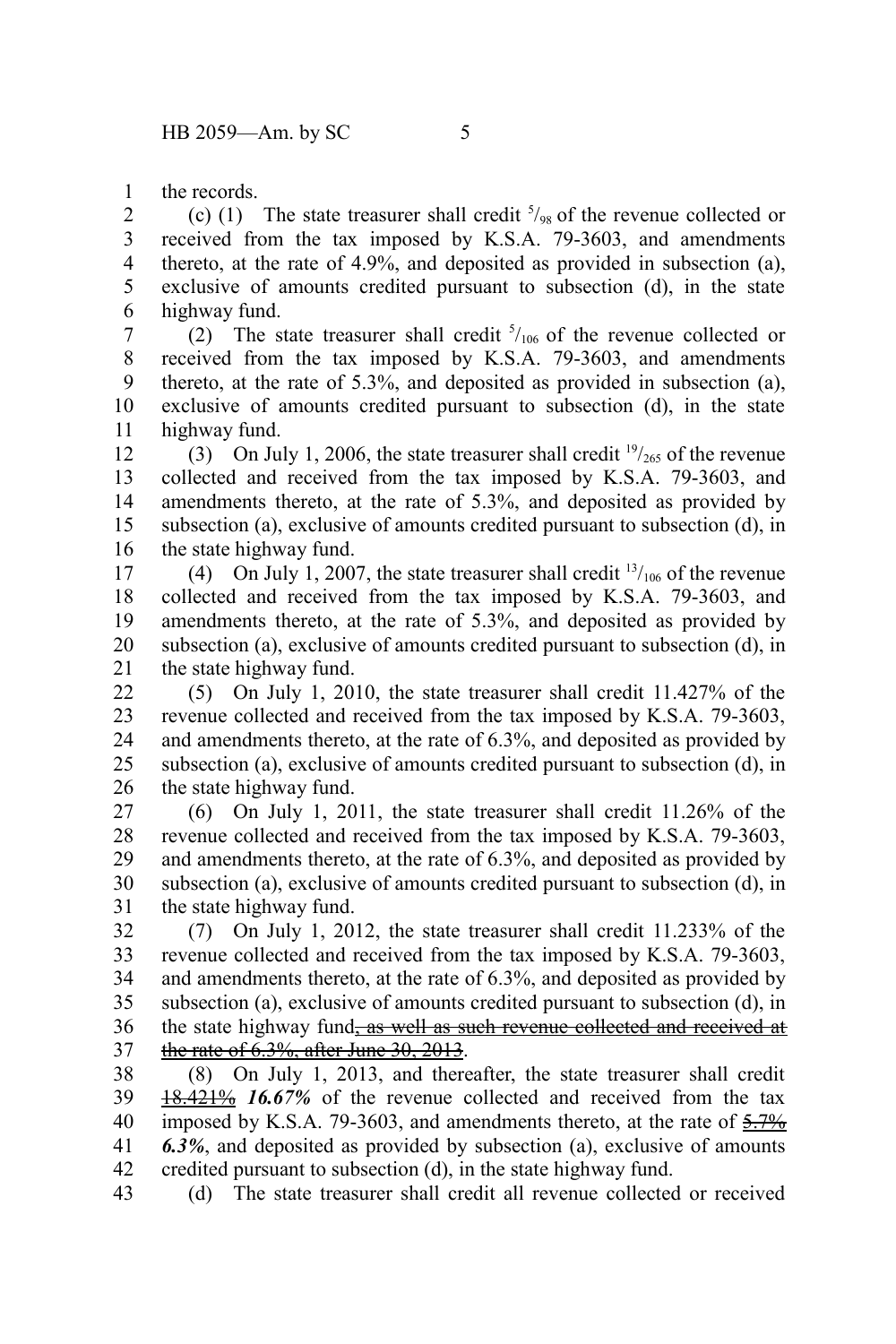from the tax imposed by K.S.A. 79-3603, and amendments thereto, as certified by the director, from taxpayers doing business within that portion of a STAR bond project district occupied by a STAR bond project or taxpayers doing business with such entity financed by a STAR bond project as defined in K.S.A. 2012 Supp. 12-17,162, and amendments thereto, that was determined by the secretary of commerce to be of statewide as well as local importance or will create a major tourism area for the state or the project was designated as a STAR bond project as defined in K.S.A. 2012 Supp. 12-17,162, and amendments thereto, to the city bond finance fund, which fund is hereby created. The provisions of this subsection shall expire when the total of all amounts credited hereunder and under subsection (d) of K.S.A. 79-3710, and amendments thereto, is sufficient to retire the special obligation bonds issued for the purpose of financing all or a portion of the costs of such STAR bond project. 1 2 3 4 5 6 7 8 9 10 11 12 13 14 15

(e) All revenue certified by the director of taxation as having been collected or received from the tax imposed by subsection (c) of K.S.A. 79- 3603, and amendments thereto, on the sale or furnishing of gas, water, electricity and heat for use or consumption within the intermodal facility district described in this subsection, shall be credited by the state treasurer to the state highway fund. Such revenue may be transferred by the secretary of transportation to the rail service improvement fund pursuant to law. The provisions of this subsection shall take effect upon certification by the secretary of transportation that a notice to proceed has been received for the construction of the improvements within the intermodal facility district, but not later than December 31, 2010, and shall expire when the secretary of revenue determines that the total of all amounts credited hereunder and pursuant to subsection (e) of K.S.A. 79-3710, and amendments thereto, is equal to \$53,300,000, but not later than December 31, 2045. Thereafter, all revenues shall be collected and distributed in accordance with applicable law. For all tax reporting periods during which the provisions of this subsection are in effect, none of the exemptions contained in K.S.A. 79-3601 et seq., and amendments thereto, shall apply to the sale or furnishing of any gas, water, electricity and heat for use or consumption within the intermodal facility district. As used in this subsection, "intermodal facility district" shall consist of an intermodal transportation area as defined by subsection (oo) of K.S.A. 12-1770a, and amendments thereto, located in Johnson county within the polygonalshaped area having Waverly Road as the eastern boundary, 191<sup>st</sup> Street as the southern boundary, Four Corners Road as the western boundary, and Highway 56 as the northern boundary, and the polygonal-shaped area having Poplar Road as the eastern boundary, 183<sup>rd</sup> Street as the southern boundary, Waverly Road as the western boundary, and the BNSF mainline 16 17 18 19 20 21 22 23 24 25 26 27 28 29 30 31 32 33 34 35 36 37 38 39 40 41 42 43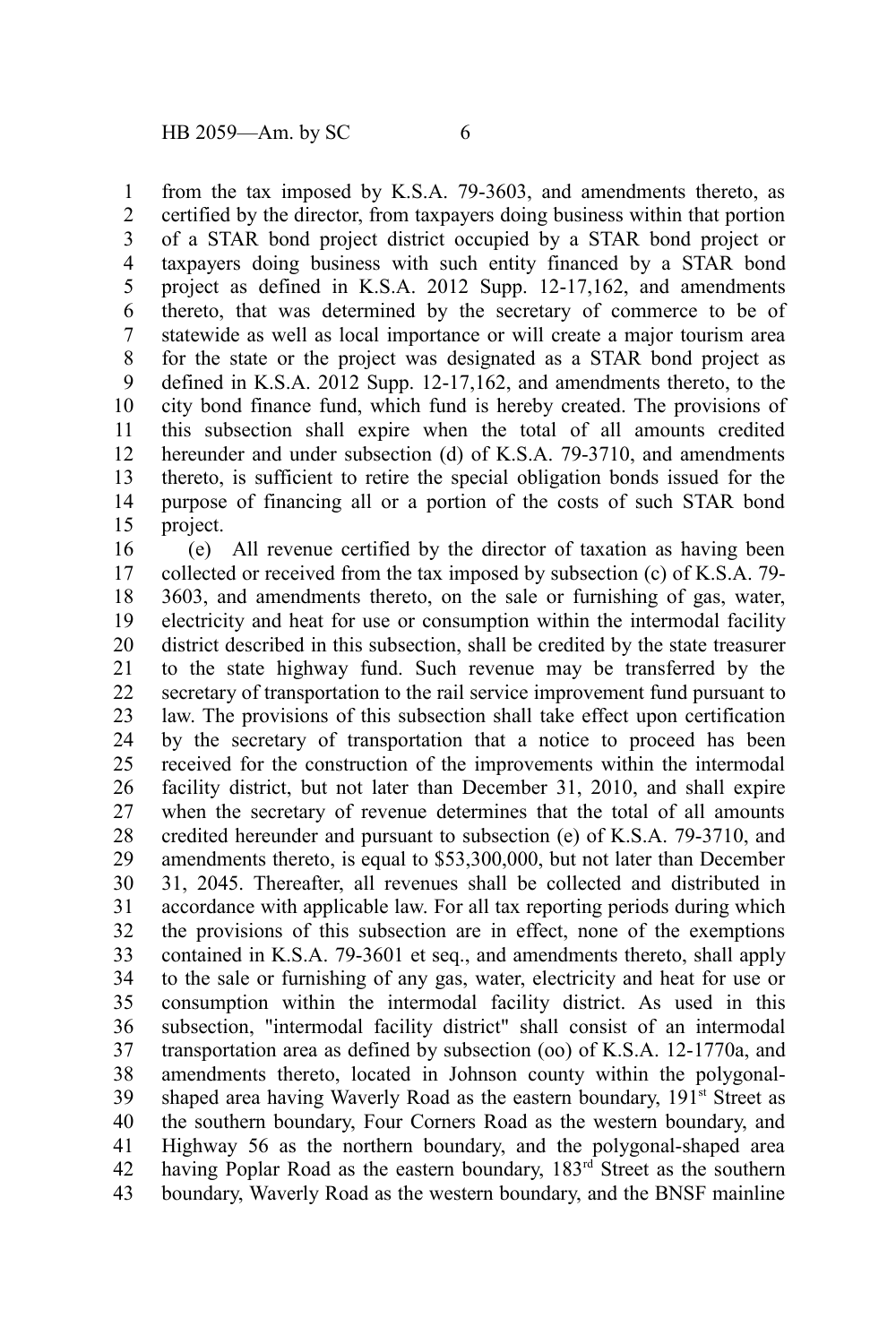track as the northern boundary, that includes capital investment in an amount exceeding \$150 million for the construction of an intermodal facility to handle the transfer, storage and distribution of freight through railway and trucking operations. 1 2 3 4

Sec. 5. K.S.A. 2012 Supp. 79-4217 is hereby amended to read as follows: 79-4217. (a) There is hereby imposed an excise tax upon the severance and production of coal, oil or gas from the earth or water in this state for sale, transport, storage, profit or commercial use, subject to the following provisions of this section. Such tax shall be borne ratably by all persons within the term "producer" as such term is defined in K.S.A. 79- 4216, and amendments thereto, in proportion to their respective beneficial interest in the coal, oil or gas severed. Such tax shall be applied equally to all portions of the gross value of each barrel of oil severed and subject to such tax and to the gross value of the gas severed and subject to such tax. The rate of such tax shall be 8% of the gross value of all oil or gas severed from the earth or water in this state and subject to the tax imposed under this act. The rate of such tax with respect to coal shall be \$1 per ton. For the purposes of the tax imposed hereunder the amount of oil or gas produced shall be measured or determined: (1) In the case of oil, by tank tables compiled to show 100% of the full capacity of tanks without deduction for overage or losses in handling; allowance for any reasonable and bona fide deduction for basic sediment and water, and for correction of temperature to 60 degrees Fahrenheit will be allowed; and if the amount of oil severed has been measured or determined by tank tables compiled to show less than 100% of the full capacity of tanks, such amount shall be raised to a basis of 100% for the purpose of the tax imposed by this act; and (2) in the case of gas, by meter readings showing 100% of the full volume expressed in cubic feet at a standard base and flowing temperature of 60 degrees Fahrenheit, and at the absolute pressure at which the gas is sold and purchased; correction to be made for pressure according to Boyle's law, and used for specific gravity according to the gravity at which the gas is sold and purchased, or if not so specified, according to the test made by the balance method. 5 6 7 8 9 10 11 12 13 14 15 16 17 18 19 20 21 22 23 24 25 26 27 28 29 30 31 32 33

(b) The following shall be exempt from the tax imposed under this section: 34 35

(1) The severance and production of gas which is: (A) Injected into the earth for the purpose of lifting oil, recycling or repressuring; (B) used for fuel in connection with the operation and development for, or production of, oil or gas in the lease or production unit where severed; (C) lawfully vented or flared; (D) severed from a well having an average daily production during a calendar month having a gross value of not more than \$87 per day, which well has not been significantly curtailed by reason of mechanical failure or other disruption of production; in the event that the 36 37 38 39 40 41 42 43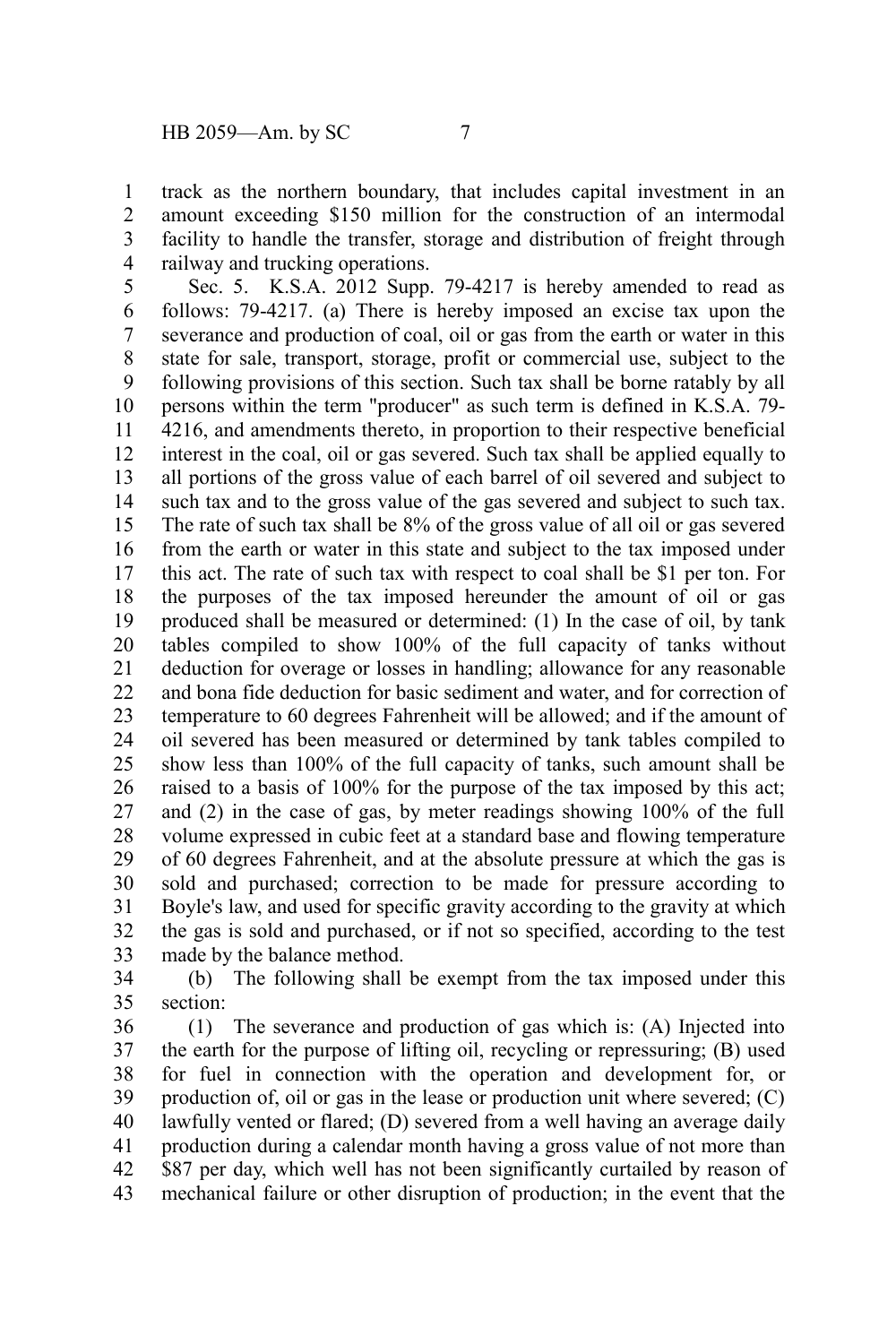production of gas from more than one well is gauged by a common meter, 1

eligibility for exemption hereunder shall be determined by computing the gross value of the average daily combined production from all such wells and dividing the same by the number of wells gauged by such meter; (E) inadvertently lost on the lease or production unit by reason of leaks, blowouts or other accidental losses; (F) used or consumed for domestic or agricultural purposes on the lease or production unit from which it is severed; or (G) placed in underground storage for recovery at a later date and which was either originally severed outside of the state of Kansas, or as to which the tax levied pursuant to this act has been paid; 2 3 4 5 6 7 8 9 10

(2) the severance and production of oil which is: (A) From a lease or production unit whose average daily production is five barrels or less per producing well, which well or wells have not been significantly curtailed by reason of mechanical failure or other disruption of production; (B) from a lease or production unit, the producing well or wells upon which have a completion depth of 2,000 feet or more, and whose average daily production is six barrels or less per producing well or, if the price of oil as determined pursuant to subsection (d) is \$16 or less, whose average daily production is seven barrels or less per producing well, or, if the price of oil as determined pursuant to subsection (d) is \$15 or less, whose average daily production is eight barrels or less per producing well, or, if the price of oil as determined pursuant to subsection (d) is \$14 or less, whose average daily production is nine barrels or less per producing well, or, if the price of oil as determined pursuant to subsection (d) is \$13 or less, whose average daily production is 10 barrels or less per producing well, which well or wells have not been significantly curtailed by reason of mechanical failure or other disruption of production; (C) from a lease or production unit, whose production results from a tertiary recovery process. "Tertiary recovery process" means the process or processes described in subparagraphs (1) through (9) of 10 C.F.R.  $\S$  212.78(c) as in effect on June 1, 1979; (D) from a lease or production unit, the producing well or wells upon which have a completion depth of less than 2,000 feet and whose average daily production resulting from a water flood process, is six barrels or less per producing well, which well or wells have not been significantly curtailed by reason of mechanical failure or other disruption of production; (E) from a lease or production unit, the producing well or wells upon which have a completion depth of 2,000 feet or more, and whose average daily production resulting from a water flood process, is seven barrels or less per producing well or, if the price of oil as determined pursuant to subsection (d) is \$16 or less, whose average daily production is eight barrels or less per producing well, or, if the price of oil as determined pursuant to subsection (d) is \$15 or less, whose average daily production is nine barrels or less per producing well, or, if the price of oil as determined 11 12 13 14 15 16 17 18 19 20 21 22 23 24 25 26 27 28 29 30 31 32 33 34 35 36 37 38 39 40 41 42 43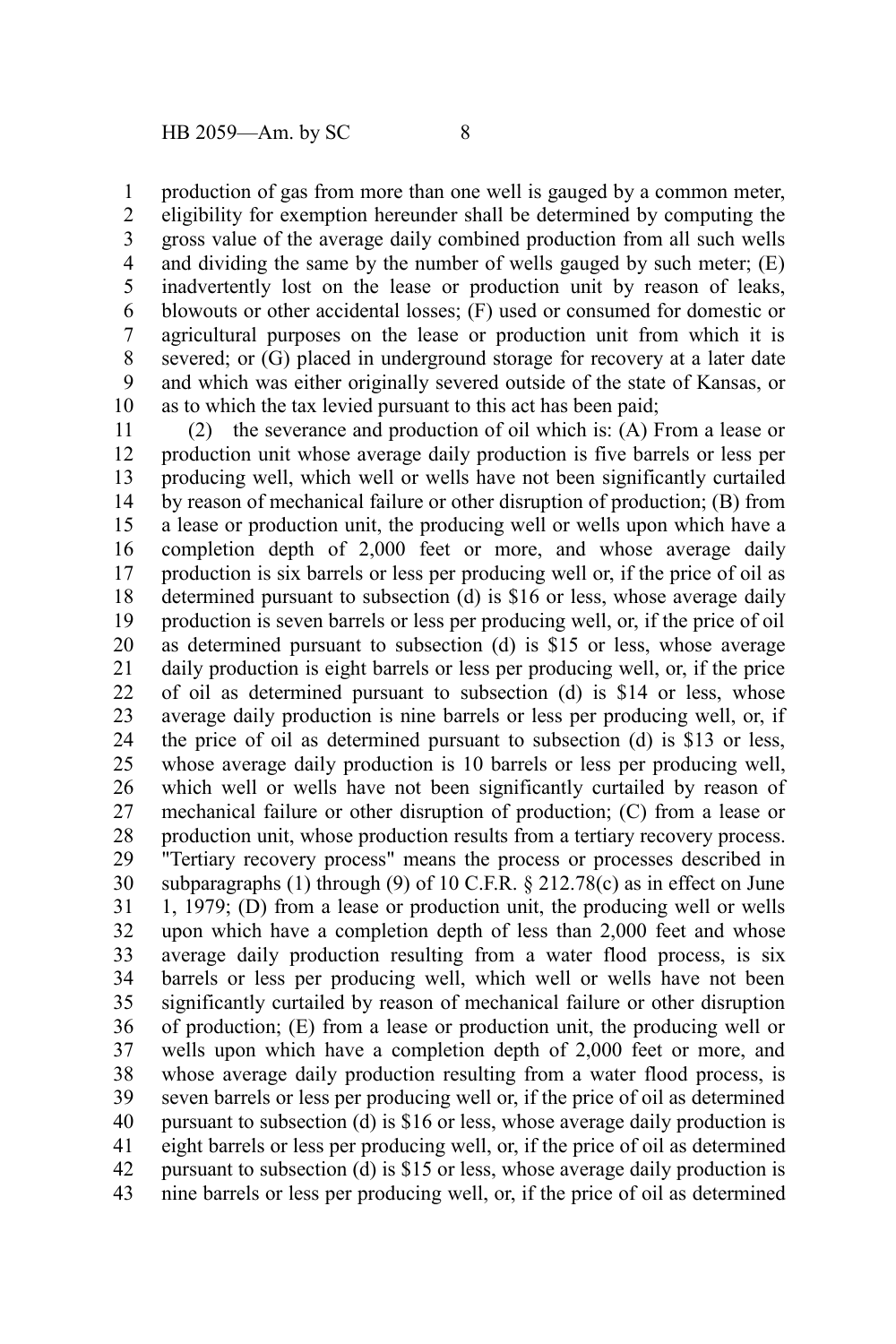pursuant to subsection (d) is \$14 or less, whose average daily production is 10 barrels or less per producing well, which well or wells have not been significantly curtailed by reason of mechanical failure or other disruption of production; (F) test, frac or swab oil which is sold or exchanged for value; or (G) inadvertently lost on the lease or production unit by reason of leaks or other accidental means; 1 2 3 4 5 6

(3) (A) any taxpayer applying for an exemption pursuant to subsection  $(b)(2)(A)$  and  $(B)$  shall make application biennially to the director of taxation therefor. Exemptions granted pursuant to subsection (b)(2)(A) and (B) shall be valid for a period of two years following the date of certification thereof by the director of taxation; (B) any taxpayer applying for an exemption pursuant to subsection  $(b)(2)(D)$  or  $(E)$  shall make application biennially to the director of taxation therefor. Such application shall be accompanied by proof of the approval of an application for the utilization of a water flood process therefor by the corporation commission pursuant to rules and regulations adopted under the authority of K.S.A. 55-152, and amendments thereto, and proof that the oil produced therefrom is kept in a separate tank battery and that separate books and records are maintained therefor. Such exemption shall be valid for a period of two years following the date of certification thereof by the director of taxation; (C) any exemption granted pursuant to subsections  $(b)(2)(A)$ ,  $(B)$ ,  $(D)$  or  $(E)$  with an odd lease number and an exemption termination date between June 1, 2004, and May 31, 2005, inclusive, shall be valid for a period of one year following the date of certification; and (D) notwithstanding the provisions of paragraph (A) or (B), any exemption in effect on the effective date of this act affected by the amendments to subsection (b)(2) by this act shall be redetermined in accordance with such amendments. Any such exemption, and any new exemption established by such amendments and applied for after the effective date of this *act* shall be valid for a period commencing with May 1, 1998, and ending on April 30, 1999; 7 8 9 10 11 12 13 14 15 16 17 18 19 20 21 22 23 24 25 26 27 28 29 30 31

(4) the severance and production of gas or oil from any pool from which oil or gas was first produced on or after April 1, 1983, and prior to July 1, 2012, as determined by the state corporation commission and certified to the director of taxation, and continuing for a period of 24 months from the month in which oil or gas was first produced from such pool as evidenced by an affidavit of completion of a well, filed with the state corporation commission and certified to the director of taxation. Exemptions granted for production from any well pursuant to this paragraph shall be valid for a period of 24 months following the month in which oil or gas was first produced from such pool. The term "pool" means an underground accumulation of oil or gas in a single and separate natural reservoir characterized by a single pressure system so that 32 33 34 35 36 37 38 39 40 41 42 43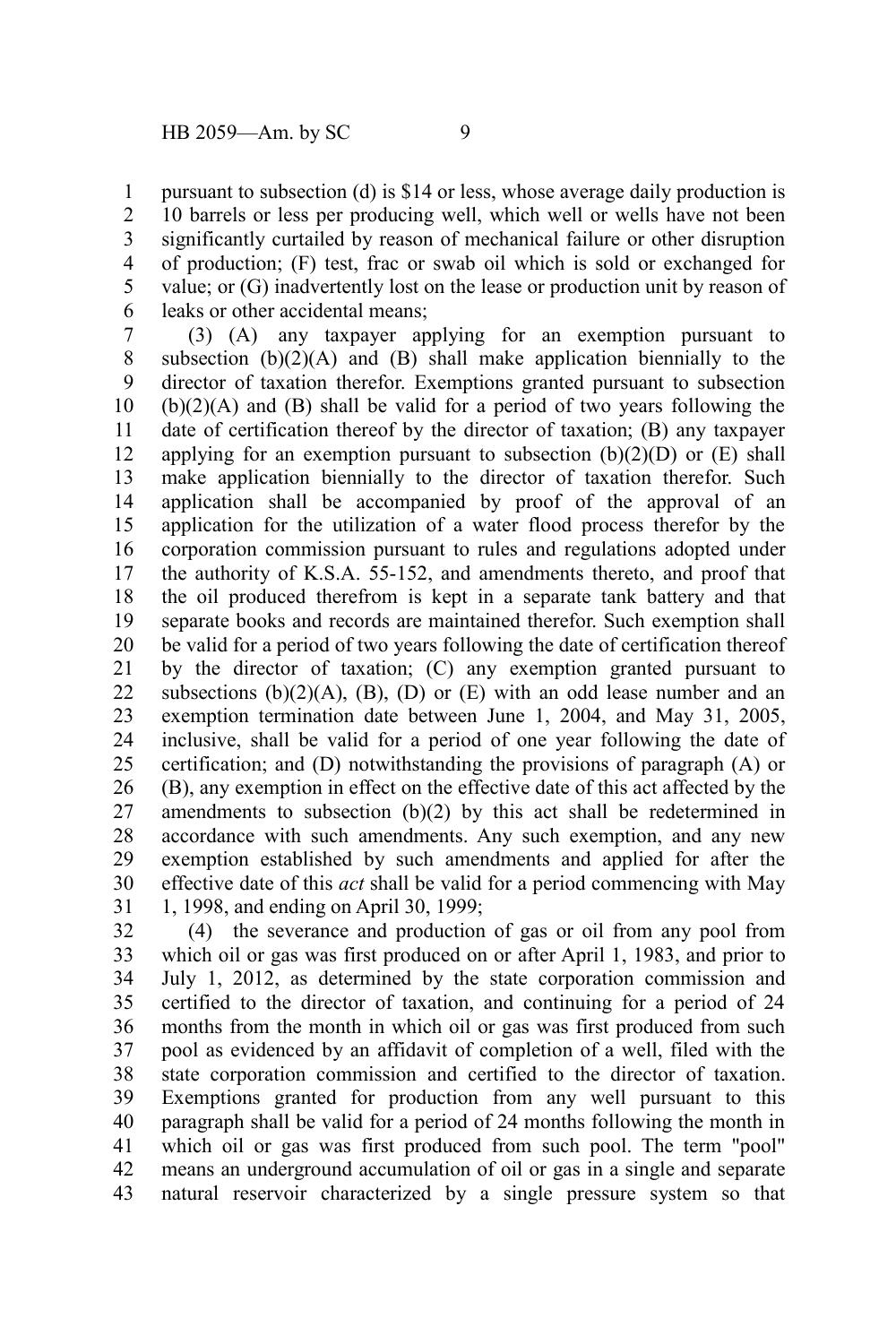production from one part of the pool affects the reservoir pressure throughout its extent; 1 2

(5) the severance and production of oil from any *well within a* pool from which oil was first produced on or after July 1, 2012, *as certified by the state corporation commission to the director of taxation,* and from which the *average daily* severance and production of oil *during the initial six months of production from the date of first production from such-pool producing well, which well has not been significantly curtailed by reason of mechanical failure or other disruption of production,* does not exceed 50 barrels per day as certified by the state corporation commission and certified to the director of taxation, and continuing for a period of 24 months from the month in which oil was first produced from such pool as evidenced by an affidavit of completion of a well, filed with the state corporation commission and certified to the director of taxation. Exemptions granted for production from any well pursuant to this subsection shall be valid for a period of 24 months following the month in which oil was first produced from such pool. The term "pool" means an underground accumulation of oil in a single and separate natural reservoir characterized by a single pressure system so that production from one part of the pool affects the reservoir pressure throughout its extent*. For any such well that has qualified for exemption, if the average daily severance and production of oil from such well exceeds 50 barrels per day within any qualifying one-month production period after the initial qualifying production period, the exemption for such well shall be terminated as of the commencement of such one-month production period*; 3 4 5 6 7 8 9 10 11 12 13 14 15 16 17 18 19 20 21 22 23 24 25

(6) the severance and production of oil or gas from a three-year inactive well, as determined by the state corporation commission and certified to the director of taxation, for a period of 10 years after the date of receipt of such certification. As used in this paragraph, "three-year inactive well" means any well that has not produced oil or gas in more than one month in the three years prior to the date of application to the state corporation commission for certification as a three-year inactive well. An application for certification as a three-year inactive well shall be in such form and contain such information as required by the state corporation commission, and shall be made prior to July 1, 1996. The commission may revoke a certification if information indicates that a certified well was not a three-year inactive well or if other lease production is credited to the certified well. Upon notice to the operator that the certification for a well has been revoked, the exemption shall not be applied to the production from that well from the date of revocation; 26 27 28 29 30 31 32 33 34 35 36 37 38 39 40

(7) (A) The incremental severance and production of oil or gas which results from a production enhancement project begun on or after July 1, 1998, shall be exempt for a period of seven years from the start-up date of 41 42 43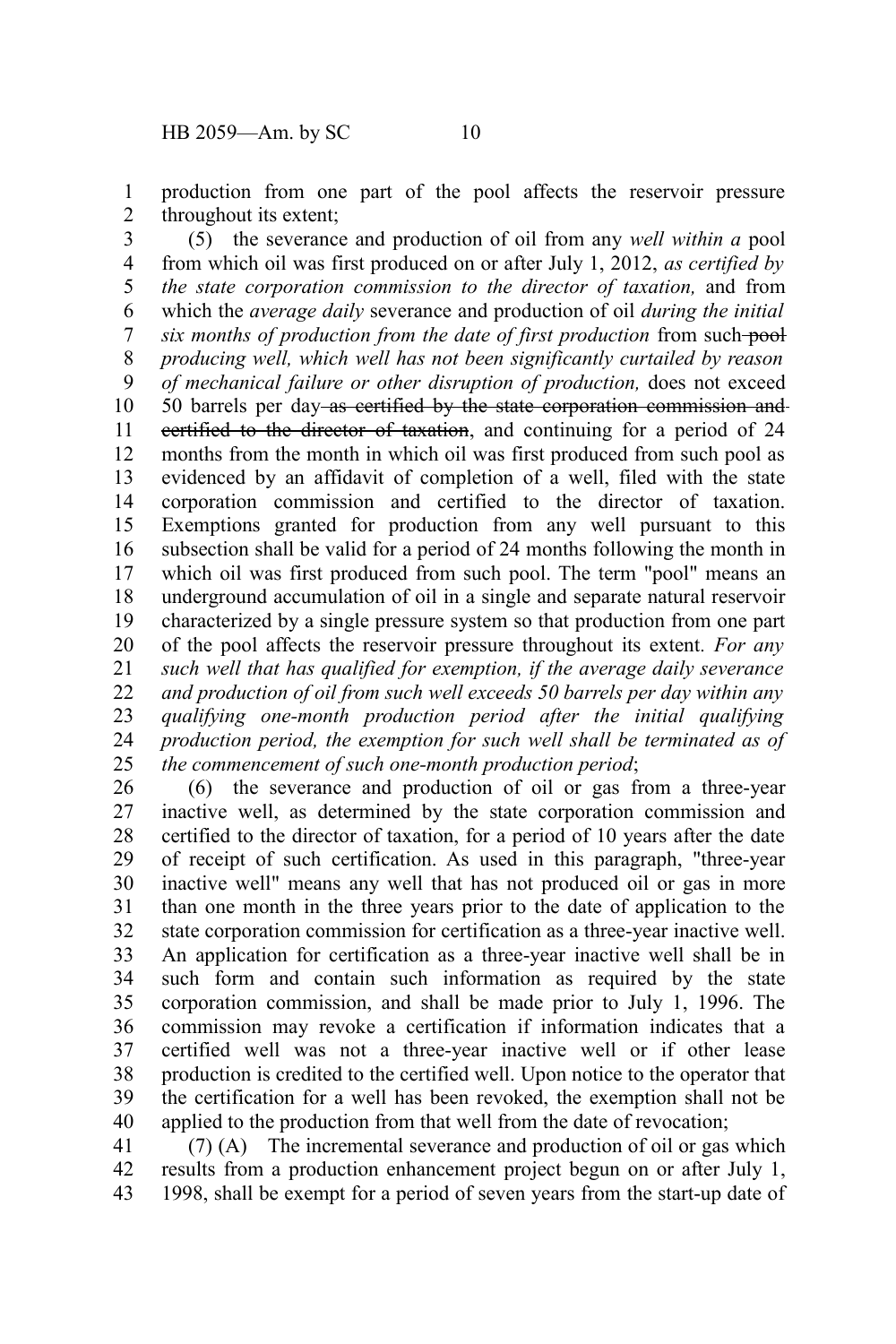such project. As used in this paragraph: 1

(1) "Incremental severance and production" means the amount of oil or natural gas which is produced as the result of a production enhancement project which is in excess of the base production of oil or natural gas, and is determined by subtracting the base production from the total monthly production after the production enhancement project is completed. 2 3 4 5 6

(2) "Base production" means the average monthly amount of production for the twelve-month period immediately prior to the production enhancement project beginning date, minus the monthly rate of production decline for the well or project for each month beginning 180 days prior to the project beginning date. The monthly rate of production decline shall be equal to the average extrapolated monthly decline rate for the well or project for the twelve-month period immediately prior to the production enhancement project beginning date, except that the monthly rate of production decline shall be equal to zero in the case where the well or project has experienced no monthly decline during the twelve-month period immediately prior to the production enhancement project beginning date. Such monthly rate of production decline shall be continued as the decline that would have occurred except for the enhancement project. Any well or project which may have produced during the twelve-month period immediately prior to the production enhancement project beginning date but is not capable of production on the project beginning date shall have a base production equal to zero. The calculation of the base production amount shall be evidenced by an affidavit and supporting documentation filed by the applying taxpayer with the state corporation commission. 7 8 9 10 11 12 13 14 15 16 17 18 19 20 21 22 23 24 25

(3) "Workover" means any downhole operation in an existing oil or gas well that is designed to sustain, restore or increase the production rate or ultimate recovery of oil or gas, including, but not limited to, acidizing, reperforation, fracture treatment, sand/paraffin/scale removal or other wellbore cleanouts, casing repair, squeeze cementing, initial installation, or enhancement of artificial lifts including plunger lifts, rods, pumps, submersible pumps and coiled tubing velocity strings, downsizing existing tubing to reduce well loading, downhole commingling, bacteria treatments, polymer treatments, upgrading the size of pumping unit equipment, setting bridge plugs to isolate water production zones, or any combination of the aforementioned operations; "workover" shall not mean the routine maintenance, routine repair, or like for-like replacement of downhole equipment such as rods, pumps, tubing packers or other mechanical device. 26 27 28 29 30 31 32 33 34 35 36 37 38 39

(4) "Production enhancement project" means performing or causing to be performed the following: 40 41

- (i) Workover; 42
- (ii) recompletion to a different producing zone in the same well bore, 43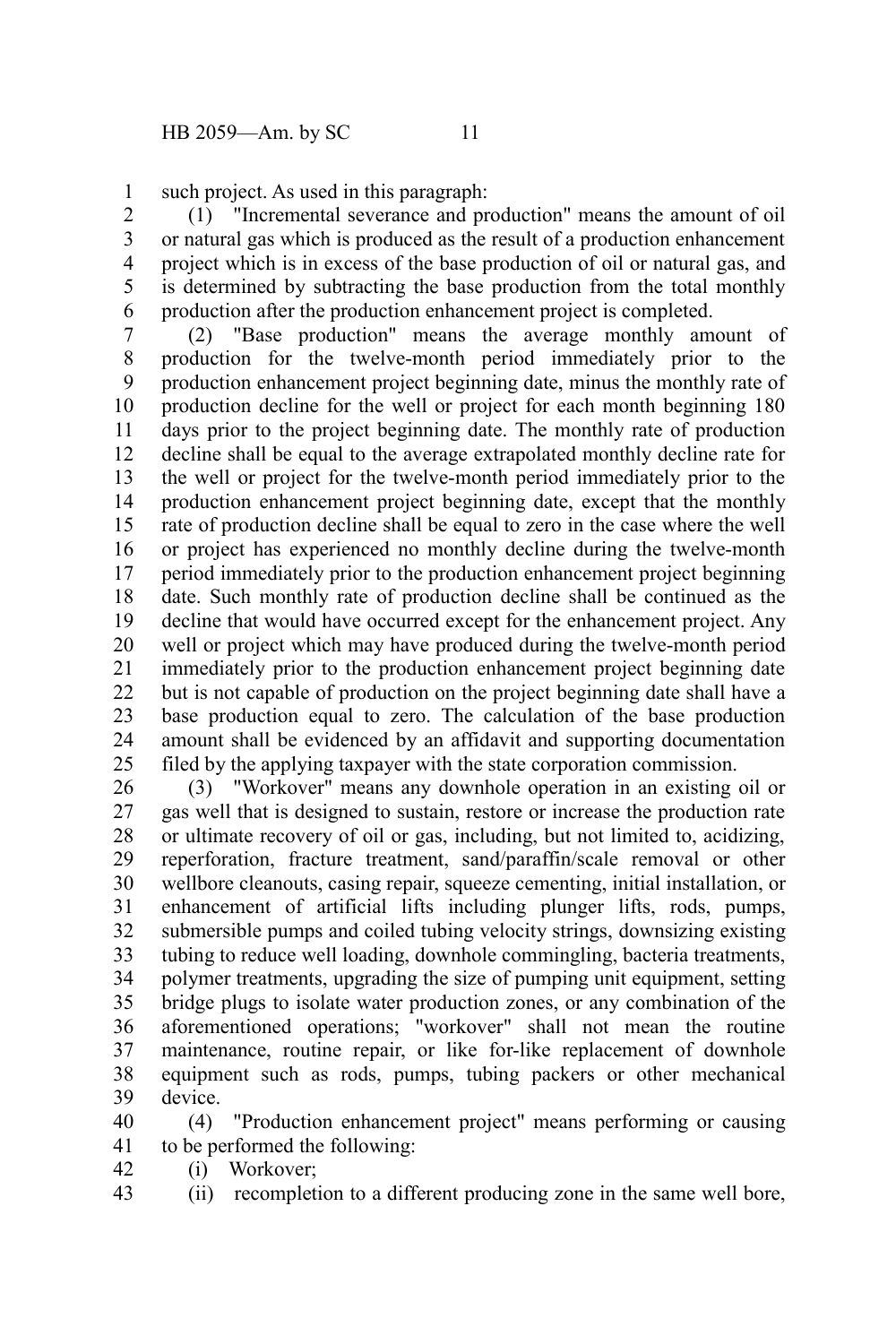except recompletions in formations and zones subject to a state corporation commission proration order; 1 2

3

(iv) addition of mechanical devices to dewater a gas or oil well;

(v) replacement or enhancement of surface equipment;

(iii) secondary recovery projects;

(vi) installation or enhancement of compression equipment, line looping or other techniques or equipment which increases production from a well or a group of wells in a project; *or* 6 7 8

(vii) new discoveries of oil or gas which are discovered as a result of the use of new technology, including, but not limited to, three dimensional seismic studies. 9 10 11

(B) The state corporation commission shall adopt rules and regulations necessary to efficiently and properly administer the provisions of this paragraph including rules and regulations for the qualification of production enhancement projects, the procedures for determining the monthly rate of production decline, criteria for determining the share of incremental production attributable to each well when a production enhancement project includes a group of wells, criteria for determining the start-up date for any project for which an exemption is claimed, and determining new qualifying technologies for the purposes of subsection (b)  $(7)(A)(4)(vii)$ . 12 13 14 15 16 17 18 19 20 21

(C) Any taxpayer applying for an exemption pursuant to this paragraph shall make application to the director of taxation. Such application shall be accompanied by a state corporation commission certification that the production for which an exemption is sought results from a qualified production enhancement project and certification of the base production for the enhanced wells or group of wells, and the rate of decline to be applied to that base production. The secretary of revenue shall provide credit for any taxes paid between the project start-up date and the certification of qualifications by the commission. 22 23 24 25 26 27 28 29 30

(D) The exemptions provided for in this paragraph shall not apply for 12 months beginning July 1 of the year subsequent to any calendar year during which: (1) In the case of oil, the secretary of revenue determines that the weighted average price of Kansas oil at the wellhead has exceeded \$20.00 per barrel; or (2) in the case of natural gas the secretary of revenue determines that the weighted average price of Kansas gas at the wellhead has exceeded \$2.50 per Mcf. 31 32 33 34 35 36 37

(E) The provisions of this paragraph shall not affect any other exemption allowable pursuant to this section; and 38 39

(7) for the calendar year 1988, and any year thereafter, the severance or production of the first 350,000 tons of coal from any mine as certified by the state geological survey. 40 41 42

(c) No exemption shall be granted pursuant to subsection  $(b)(3)$  or  $(4)$ 43

5

4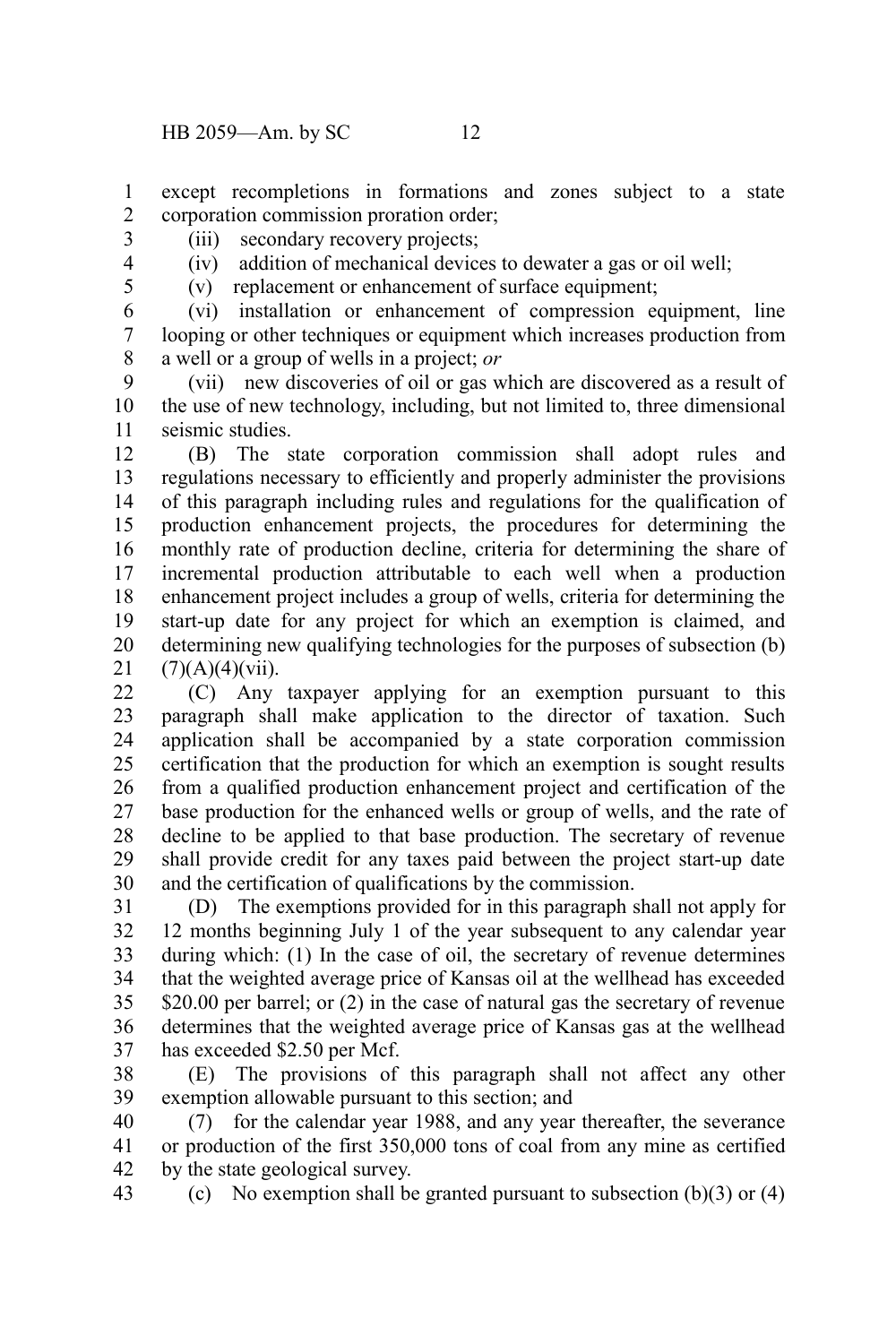to any person who does not have a valid operator's license issued by the state corporation commission, and no refund of tax shall be made to any taxpayer attributable to any production in a period when such taxpayer did not hold a valid operator's license issued by the state corporation commission. 1 2 3 4 5

(d) On April 15, 1988, and on April 15 of each year thereafter, the secretary of revenue shall determine from statistics compiled and provided by the United States department of energy, the average price per barrel paid by the first purchaser of crude oil in this state for the six-month period ending on December 31 of the preceding year. Such price shall be used for the purpose of determining exemptions allowed by subsection (b)  $(2)(B)$  or  $(E)$  for the twelve-month period commencing on May 1 of such year and ending on April 30 of the next succeeding year. 6 7 8 9 10 11 12 13

**Sec. 6. K.S.A. 2012 Supp. 79-32,117 is hereby amended to read as follows: 79-32,117. (a) The Kansas adjusted gross income of an individual means such individual's federal adjusted gross income for the taxable year, with the modifications specified in this section.** 14 15 16 17

18

**(b) There shall be added to federal adjusted gross income:**

**(i) Interest income less any related expenses directly incurred in the purchase of state or political subdivision obligations, to the extent that the same is not included in federal adjusted gross income, on obligations of any state or political subdivision thereof, but to the extent that interest income on obligations of this state or a political subdivision thereof issued prior to January 1, 1988, is specifically exempt from income tax under the laws of this state authorizing the issuance of such obligations, it shall be excluded from computation of Kansas adjusted gross income whether or not included in federal adjusted gross income. Interest income on obligations of this state or a political subdivision thereof issued after December 31, 1987, shall be excluded from computation of Kansas adjusted gross income whether or not included in federal adjusted gross income.** 19 20 21 22 23 24 25 26 27 28 29 30 31

**(ii) Taxes on or measured by income or fees or payments in lieu of income taxes imposed by this state or any other taxing jurisdiction to the extent deductible in determining federal adjusted gross income and not credited against federal income tax. This paragraph shall not apply to taxes imposed under the provisions of K.S.A. 79-1107 or 79- 1108, and amendments thereto, for privilege tax year 1995, and all such years thereafter.** 32 33 34 35 36 37 38

39

**(iii) The federal net operating loss deduction.**

**(iv) Federal income tax refunds received by the taxpayer if the deduction of the taxes being refunded resulted in a tax benefit for Kansas income tax purposes during a prior taxable year. Such refunds shall be included in income in the year actually received regardless of** 40 41 42 43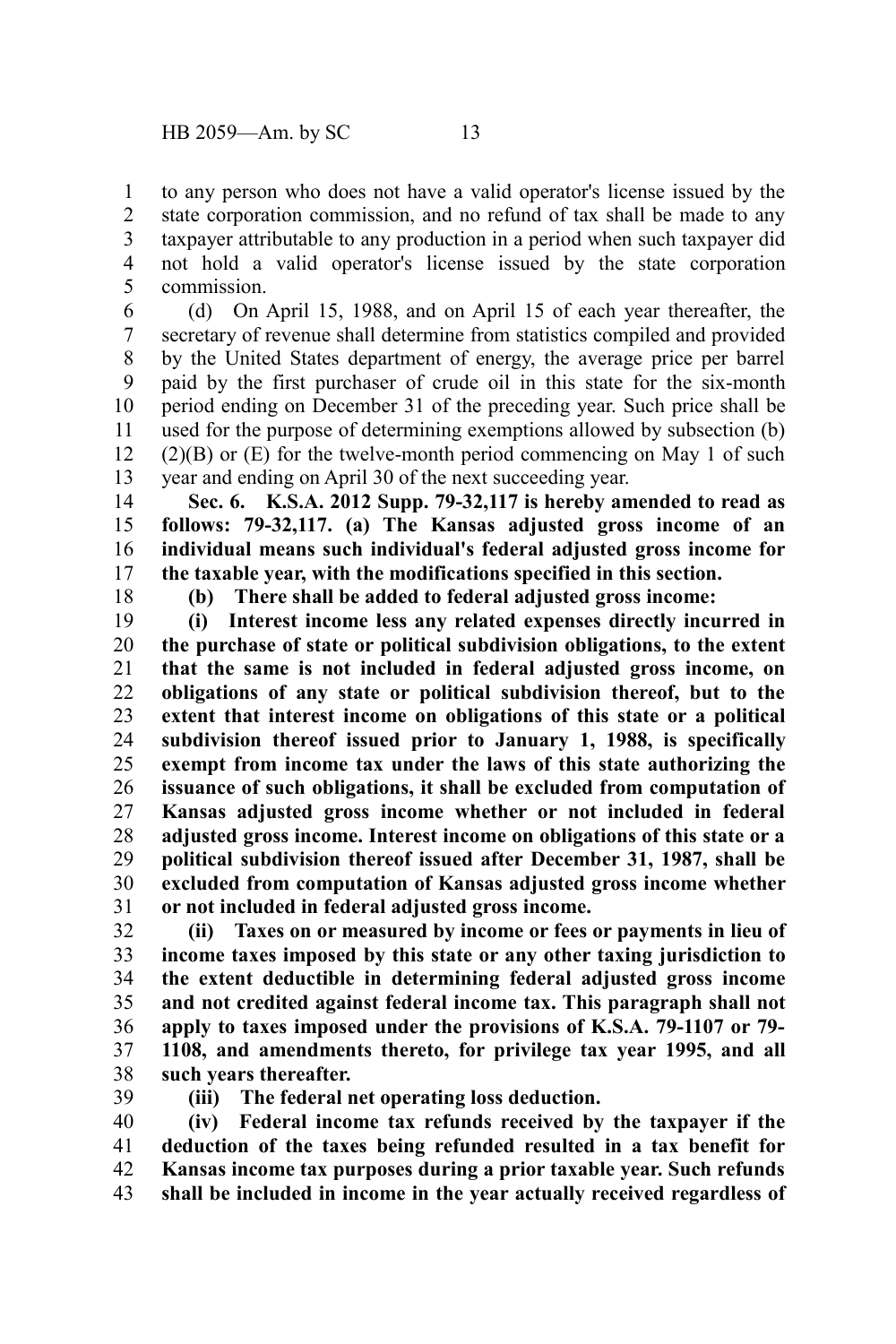**the method of accounting used by the taxpayer. For purposes hereof, a** 1

**tax benefit shall be deemed to have resulted if the amount of the tax had been deducted in determining income subject to a Kansas income tax for a prior year regardless of the rate of taxation applied in such prior year to the Kansas taxable income, but only that portion of the refund shall be included as bears the same proportion to the total refund received as the federal taxes deducted in the year to which such refund is attributable bears to the total federal income taxes paid for such year. For purposes of the foregoing sentence, federal taxes shall be considered to have been deducted only to the extent such deduction does not reduce Kansas taxable income below zero.** 2 3 4 5 6 7 8 9 10 11

**(v) The amount of any depreciation deduction or business expense deduction claimed on the taxpayer's federal income tax return for any capital expenditure in making any building or facility accessible to the handicapped, for which expenditure the taxpayer claimed the credit allowed by K.S.A. 79-32,177, and amendments thereto.** 12 13 14 15 16 17

**(vi) Any amount of designated employee contributions picked up by an employer pursuant to K.S.A. 12-5005, 20-2603, 74-4919 and 74- 4965, and amendments thereto.** 18 19 20

**(vii) The amount of any charitable contribution made to the extent the same is claimed as the basis for the credit allowed pursuant to K.S.A. 79-32,196, and amendments thereto.** 21 22 23

**(viii) The amount of any costs incurred for improvements to a swine facility, claimed for deduction in determining federal adjusted gross income, to the extent the same is claimed as the basis for any credit allowed pursuant to K.S.A. 2012 Supp. 79-32,204, and amendments thereto.** 24 25 26 27 28

**(ix) The amount of any ad valorem taxes and assessments paid and the amount of any costs incurred for habitat management or construction and maintenance of improvements on real property, claimed for deduction in determining federal adjusted gross income, to the extent the same is claimed as the basis for any credit allowed pursuant to K.S.A. 79-32,203, and amendments thereto.** 29 30 31 32 33 34

**(x) Amounts received as nonqualified withdrawals, as defined by K.S.A. 2012 Supp. 75-643, and amendments thereto, if, at the time of contribution to a family postsecondary education savings account, such amounts were subtracted from the federal adjusted gross income pursuant to paragraph (xv) of subsection (c) of K.S.A. 79-32,117, and amendments thereto, or if such amounts are not already included in the federal adjusted gross income.** 35 36 37 38 39 40 41

**(xi) The amount of any contribution made to the same extent the same is claimed as the basis for the credit allowed pursuant to K.S.A.** 42 43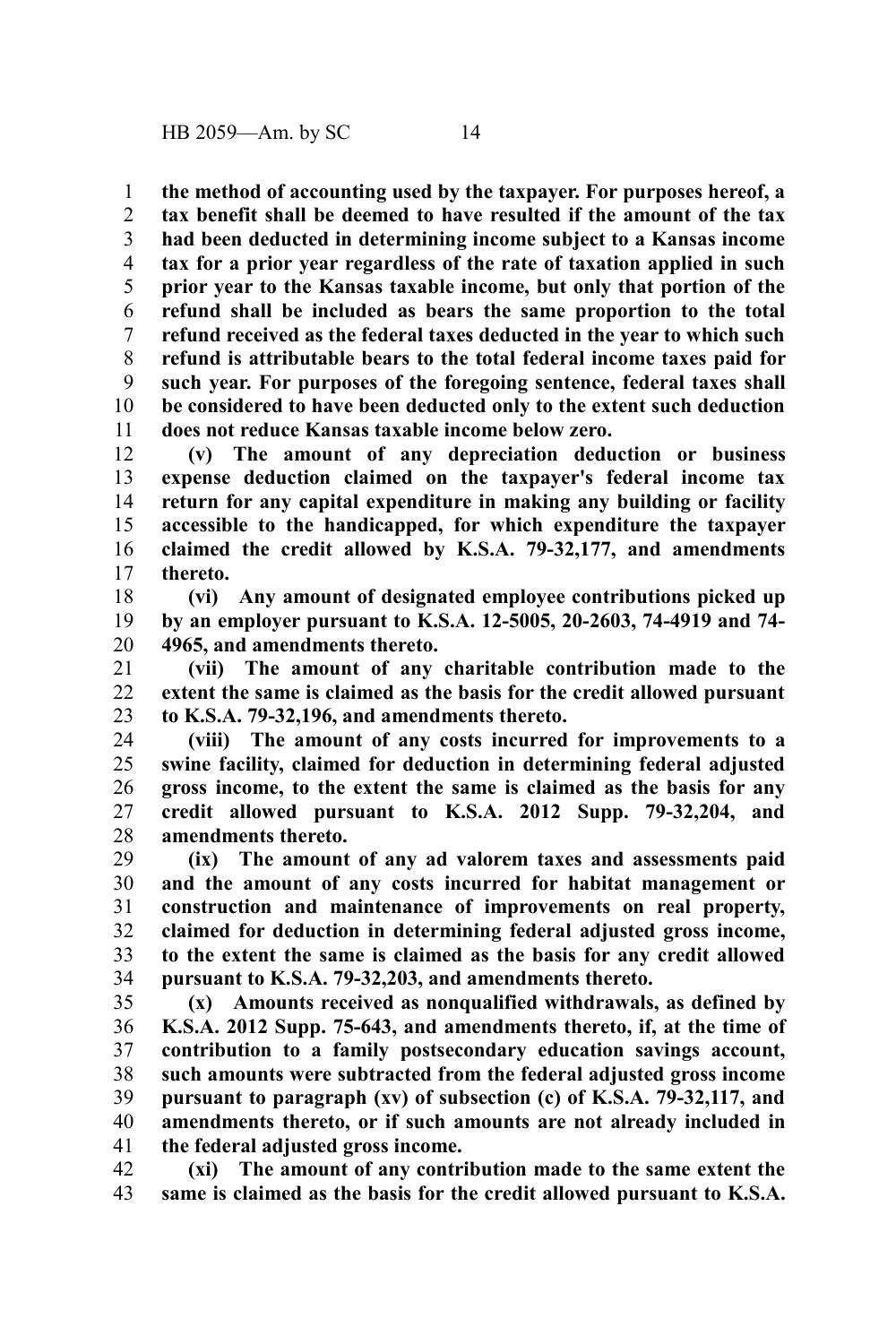**2012 Supp. 74-50,154, and amendments thereto.** 1

**(xii) For taxable years commencing after December 31, 2004, amounts received as withdrawals not in accordance with the provisions of K.S.A. 2012 Supp. 74-50,204, and amendments thereto, if, at the time of contribution to an individual development account, such amounts were subtracted from the federal adjusted gross income pursuant to paragraph (xiii) of subsection (c), or if such amounts are not already included in the federal adjusted gross income.** 2 3 4 5 6 7 8

**(xiii) The amount of any expenditures claimed for deduction in determining federal adjusted gross income, to the extent the same is claimed as the basis for any credit allowed pursuant to K.S.A. 2012 Supp. 79-32,217 through 79-32,220 or 79-32,222, and amendments thereto.** 9 10 11 12 13

**(xiv) The amount of any amortization deduction claimed in determining federal adjusted gross income to the extent the same is claimed for deduction pursuant to K.S.A. 2012 Supp. 79-32,221, and amendments thereto.** 14 15 16 17

**(xv) The amount of any expenditures claimed for deduction in determining federal adjusted gross income, to the extent the same is claimed as the basis for any credit allowed pursuant to K.S.A. 2012 Supp. 79-32,223 through 79-32,226, 79-32,228 through 79-32,231, 79- 32,233 through 79-32,236, 79-32,238 through 79-32,241, 79-32,245 through 79-32,248 or 79-32,251 through 79-32,254, and amendments thereto.** 18 19 20 21 22 23 24

**(xvi) The amount of any amortization deduction claimed in determining federal adjusted gross income to the extent the same is claimed for deduction pursuant to K.S.A. 2012 Supp. 79-32,227, 79- 32,232, 79-32,237, 79-32,249, 79-32,250 or 79-32,255, and amendments thereto.** 25 26 27 28 29

**(xvii) The amount of any amortization deduction claimed in determining federal adjusted gross income to the extent the same is claimed for deduction pursuant to K.S.A. 2012 Supp. 79-32,256, and amendments thereto.** 30 31 32 33

**(xviii) For taxable years commencing after December 31, 2006, the amount of any ad valorem or property taxes and assessments paid to a state other than Kansas or local government located in a state other than Kansas by a taxpayer who resides in a state other than Kansas, when the law of such state does not allow a resident of Kansas who earns income in such other state to claim a deduction for ad valorem or property taxes or assessments paid to a political subdivision of the state of Kansas in determining taxable income for income tax purposes in such other state, to the extent that such taxes and assessments are claimed as an itemized deduction for federal** 34 35 36 37 38 39 40 41 42 43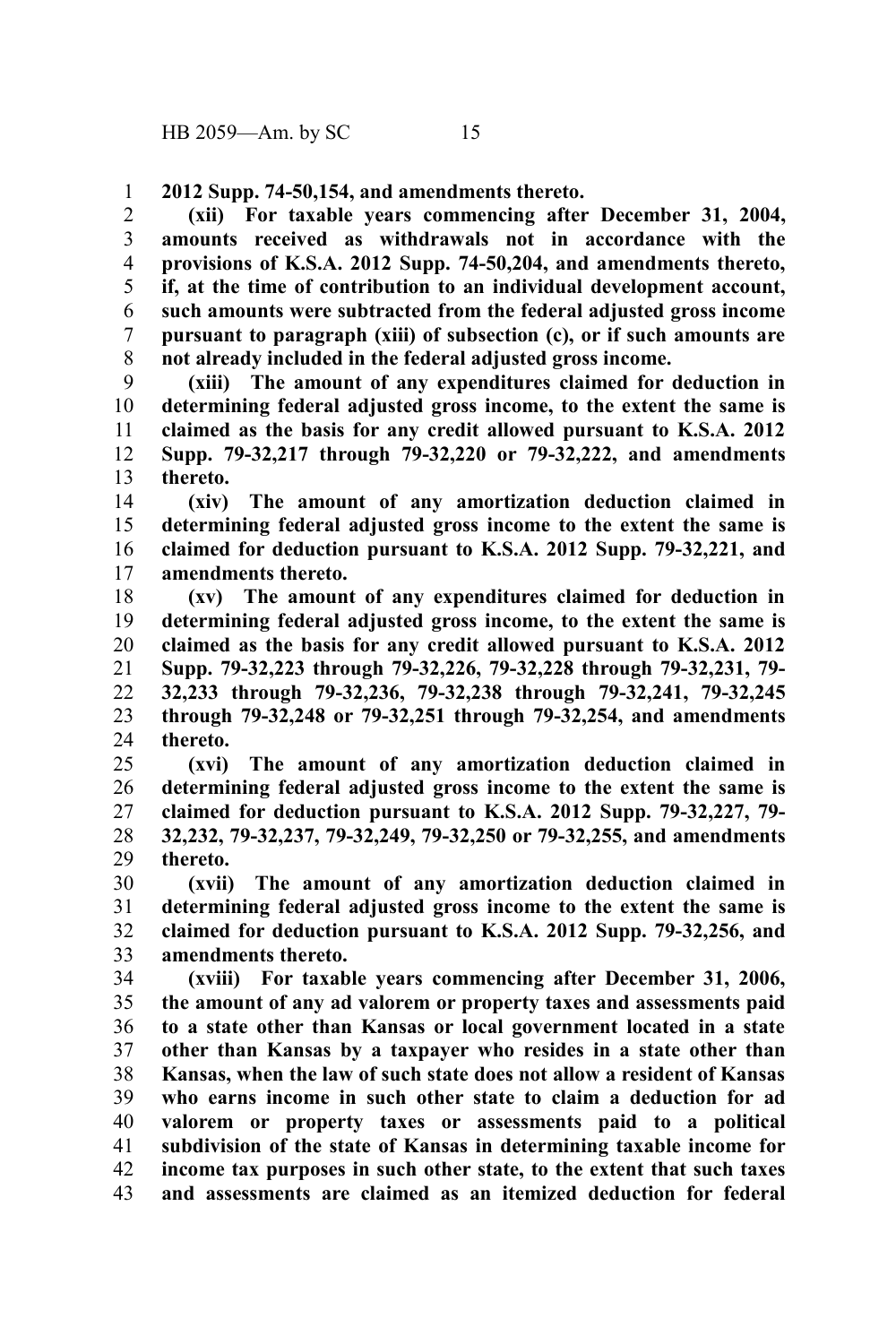**income tax purposes.** 1

**(xix) For all taxable years beginning after December 31, 2012, the amount of any: (1) Loss from business as determined under the federal internal revenue code and reported from schedule C and on line 12 of the taxpayer's form 1040 federal individual income tax return; (2) loss from rental real estate, royalties, partnerships, S corporations***, except those with wholly owned subsidiaries subject to the Kansas privilege tax***, estates, trusts, residual interest in real estate mortgage investment conduits and net farm rental as determined under the federal internal revenue code and reported from schedule E and on line 17 of the taxpayer's form 1040 federal individual income tax return; and (3) farm loss as determined under the federal internal revenue code and reported from schedule F and on line 18 of the taxpayer's form 1040 federal income tax return; all to the extent deducted or subtracted in determining the taxpayer's federal adjusted gross income. For purposes of this subsection, references to the federal form 1040 and federal schedule C, schedule E, and schedule F, shall be to such form and schedules as they existed for tax year 2011, and as revised thereafter by the internal revenue service.** 2 3 4 5 6 7 8 9 10 11 12 13 14 15 16 17 18 19

**(xx) For all taxable years beginning after December 31, 2012, the amount of any deduction for self-employment taxes under section 164(f) of the federal internal revenue code as in effect on January 1, 2012, and amendments thereto, in determining the federal adjusted gross income of an individual taxpayer.** 20 21 22 23 24

**(xxi) For all taxable years beginning after December 31, 2012, the amount of any deduction for pension, profit sharing, and annuity plans of self-employed individuals under section 62(a)(6) of the federal internal revenue code as in effect on January 1, 2012, and amendments thereto, in determining the federal adjusted gross income of an individual taxpayer.** 25 26 27 28 29 30

**(xxii) For all taxable years beginning after December 31, 2012, the amount of any deduction for health insurance under section 162(l) of the federal internal revenue code as in effect on January 1, 2012, and amendments thereto, in determining the federal adjusted gross income of an individual taxpayer.** 31 32 33 34 35

**(xxiii) For all taxable years beginning after December 31, 2012, the amount of any deduction for domestic production activities under section 199 of the federal internal revenue code as in effect on January 1, 2012, and amendments thereto, in determining the federal adjusted gross income of an individual taxpayer.** 36 37 38 39 40

41

**(c) There shall be subtracted from federal adjusted gross income:**

**(i) Interest or dividend income on obligations or securities of any authority, commission or instrumentality of the United States and its** 42 43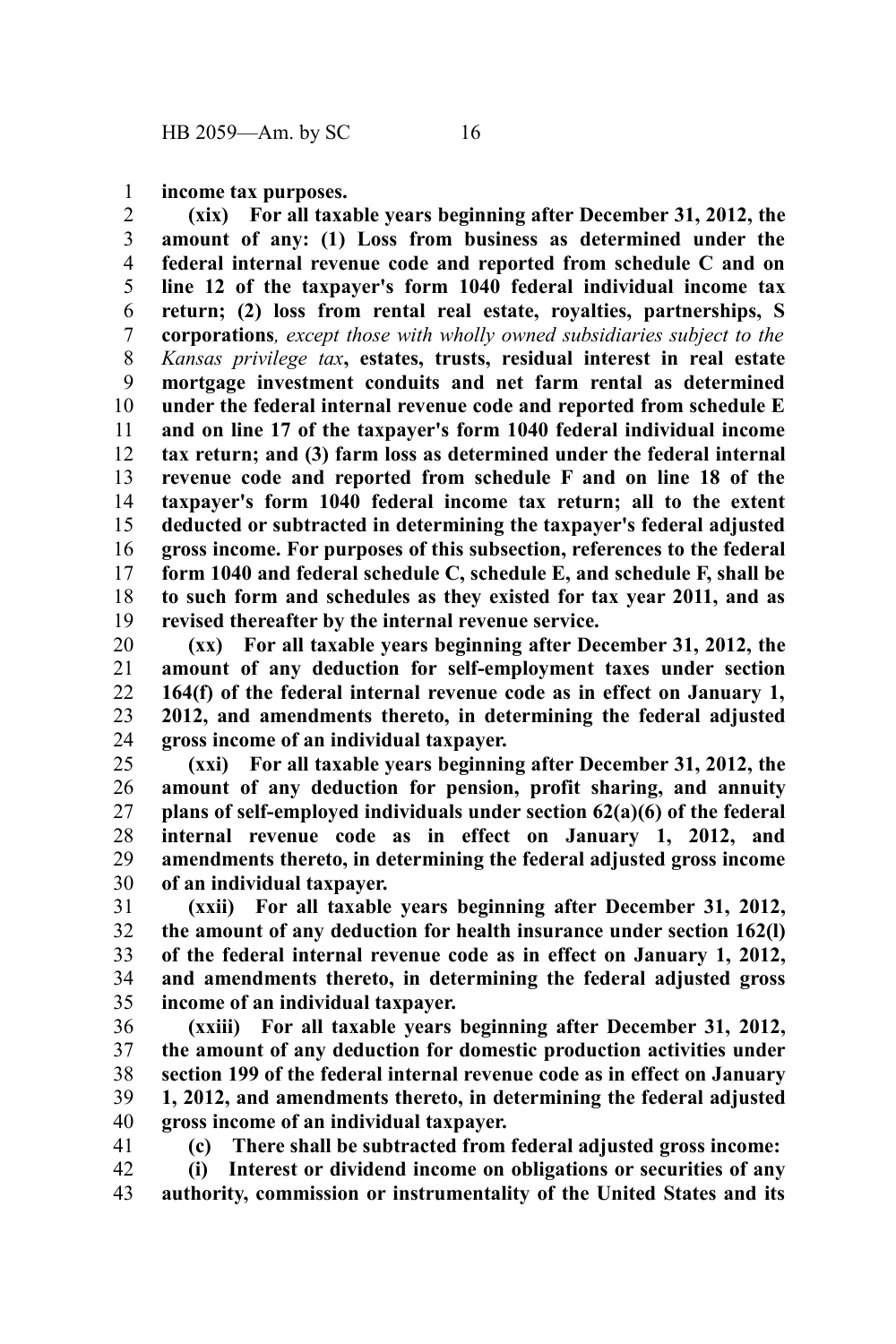**possessions less any related expenses directly incurred in the purchase of such obligations or securities, to the extent included in federal adjusted gross income but exempt from state income taxes under the laws of the United States.** 1 2 3 4

**(ii) Any amounts received which are included in federal adjusted gross income but which are specifically exempt from Kansas income taxation under the laws of the state of Kansas.** 5 6 7

**(iii) The portion of any gain or loss from the sale or other disposition of property having a higher adjusted basis for Kansas income tax purposes than for federal income tax purposes on the date such property was sold or disposed of in a transaction in which gain or loss was recognized for purposes of federal income tax that does not exceed such difference in basis, but if a gain is considered a long-term capital gain for federal income tax purposes, the modification shall be limited to that portion of such gain which is included in federal adjusted gross income.** 8 9 10 11 12 13 14 15 16

**(iv) The amount necessary to prevent the taxation under this act of any annuity or other amount of income or gain which was properly included in income or gain and was taxed under the laws of this state for a taxable year prior to the effective date of this act, as amended, to the taxpayer, or to a decedent by reason of whose death the taxpayer acquired the right to receive the income or gain, or to a trust or estate from which the taxpayer received the income or gain.** 17 18 19 20 21 22 23

**(v) The amount of any refund or credit for overpayment of taxes on or measured by income or fees or payments in lieu of income taxes imposed by this state, or any taxing jurisdiction, to the extent included in gross income for federal income tax purposes.** 24 25 26 27

**(vi) Accumulation distributions received by a taxpayer as a beneficiary of a trust to the extent that the same are included in federal adjusted gross income.** 28 29 30

**(vii) Amounts received as annuities under the federal civil service retirement system from the civil service retirement and disability fund and other amounts received as retirement benefits in whatever form which were earned for being employed by the federal government or for service in the armed forces of the United States.** 31 32 33 34 35

**(viii) Amounts received by retired railroad employees as a supplemental annuity under the provisions of 45 U.S.C. §§ 228b (a) and 228c (a)(1) et seq***.* 36 37 38

**(ix) Amounts received by retired employees of a city and by retired employees of any board of such city as retirement allowances pursuant to K.S.A. 13-14,106, and amendments thereto, or pursuant to any charter ordinance exempting a city from the provisions of K.S.A. 13-14,106, and amendments thereto.** 39 40 41 42 43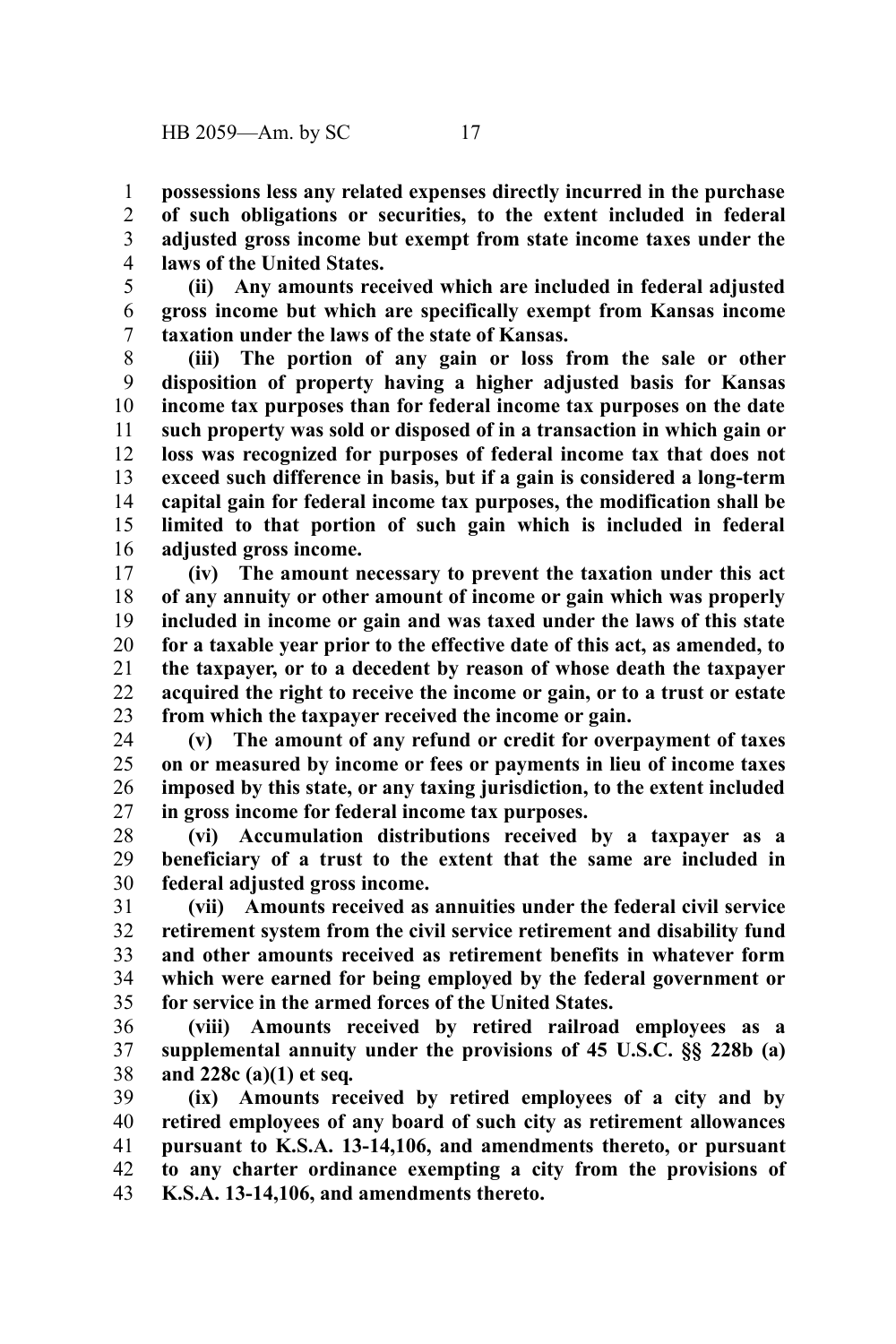**(x) For taxable years beginning after December 31, 1976, the amount of the federal tentative jobs tax credit disallowance under the provisions of 26 U.S.C. § 280 C. For taxable years ending after December 31, 1978, the amount of the targeted jobs tax credit and work incentive credit disallowances under 26 U.S.C. § 280 C.** 1 2 3 4 5

**(xi) For taxable years beginning after December 31, 1986, dividend income on stock issued by Kansas Venture Capital, Inc.** 6 7

**(xii) For taxable years beginning after December 31, 1989, amounts received by retired employees of a board of public utilities as pension and retirement benefits pursuant to K.S.A. 13-1246, 13-1246a and 13-1249, and amendments thereto.** 8 9 10 11

**(xiii) For taxable years beginning after December 31, 2004, amounts contributed to and the amount of income earned on contributions deposited to an individual development account under K.S.A. 2012 Supp. 74-50,201 et seq***.***, and amendments thereto.** 12 13 14 15

**(xiv) For all taxable years commencing after December 31, 1996, that portion of any income of a bank organized under the laws of this state or any other state, a national banking association organized under the laws of the United States, an association organized under the savings and loan code of this state or any other state, or a federal savings association organized under the laws of the United States, for which an election as an S corporation under subchapter S of the federal internal revenue code is in effect, which accrues to the taxpayer who is a stockholder of such corporation and which is not distributed to the stockholders as dividends of the corporation. For all taxable years beginning after December 31, 2012, the amount of modification under this subsection shall exclude the portion of income or loss reported on schedule E and included on line 17 of the taxpayer's form 1040 federal individual income tax return.** 16 17 18 19 20 21 22 23 24 25 26 27 28 29

**(xv) For all taxable years beginning after December 31, 2006, amounts not exceeding \$3,000, or \$6,000 for a married couple filing a joint return, for each designated beneficiary which are contributed to a family postsecondary education savings account established under the Kansas postsecondary education savings program or a qualified tuition program established and maintained by another state or agency or instrumentality thereof pursuant to section 529 of the internal revenue code of 1986, as amended, for the purpose of paying the qualified higher education expenses of a designated beneficiary at an institution of postsecondary education. The terms and phrases used in this paragraph shall have the meaning respectively ascribed thereto by the provisions of K.S.A. 2012 Supp. 75-643, and amendments thereto, and the provisions of such section are hereby incorporated by reference for all purposes thereof.** 30 31 32 33 34 35 36 37 38 39 40 41 42 43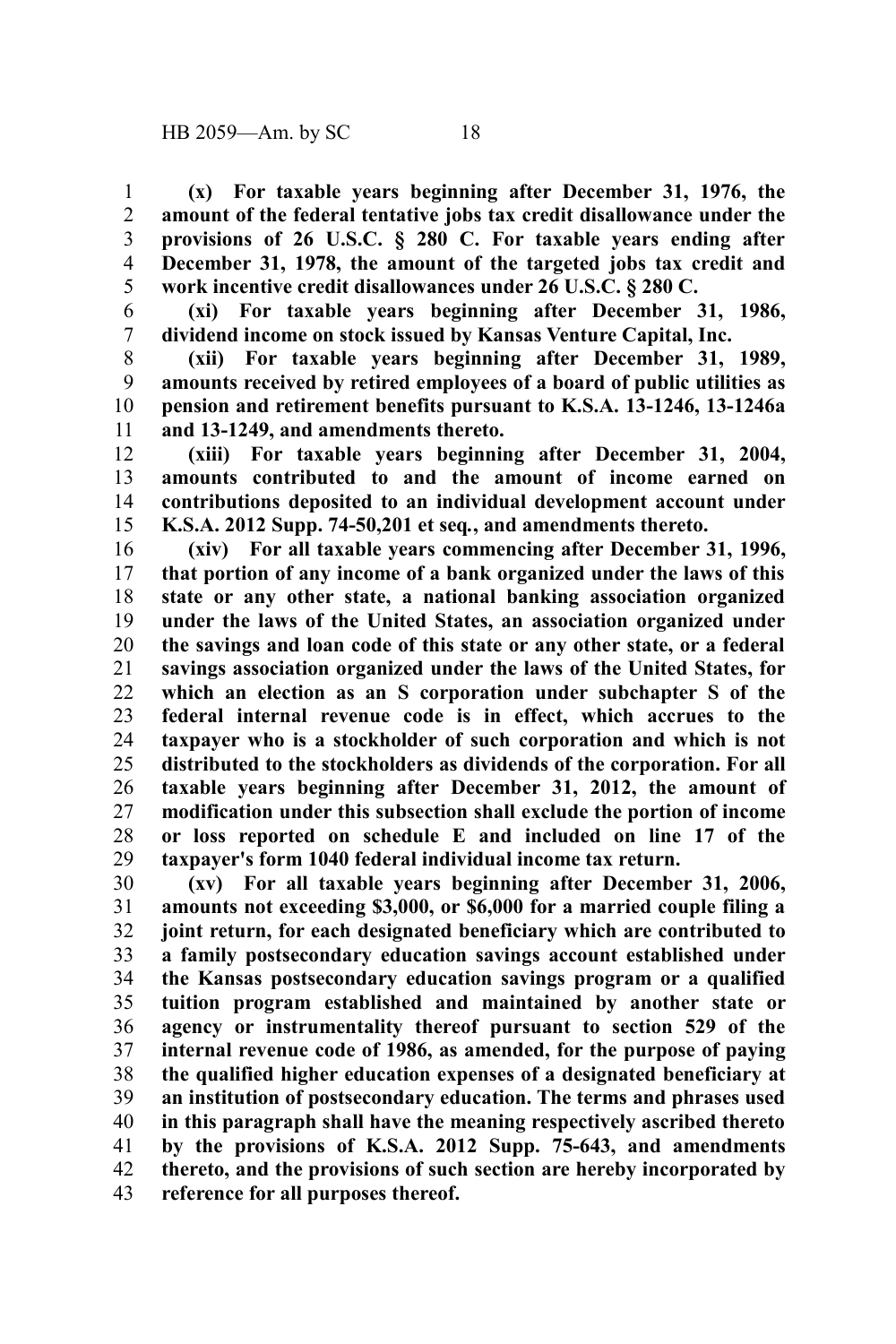**(xvi) For all taxable years beginning after December 31, 2004, amounts received by taxpayers who are or were members of the armed forces of the United States, including service in the Kansas army and air national guard, as a recruitment, sign up or retention bonus received by such taxpayer as an incentive to join, enlist or remain in the armed services of the United States, including service in the Kansas army and air national guard, and amounts received for repayment of educational or student loans incurred by or obligated to such taxpayer and received by such taxpayer as a result of such taxpayer's service in the armed forces of the United States, including service in the Kansas army and air national guard.** 1 2 3 4 5 6 7 8 9 10 11

**(xvii) For all taxable years beginning after December 31, 2004, amounts received by taxpayers who are eligible members of the Kansas army and air national guard as a reimbursement pursuant to K.S.A. 48-281, and amendments thereto, and amounts received for death benefits pursuant to K.S.A. 48-282, and amendments thereto, or pursuant to section 1 or section 2 of chapter 207 of the 2005 session laws of Kansas, and amendments thereto, to the extent that such death benefits are included in federal adjusted gross income of the taxpayer.** 12 13 14 15 16 17 18 19

**(xviii) For the taxable year beginning after December 31, 2006, amounts received as benefits under the federal social security act which are included in federal adjusted gross income of a taxpayer with federal adjusted gross income of \$50,000 or less, whether such taxpayer's filing status is single, head of household, married filing separate or married filing jointly; and for all taxable years beginning after December 31, 2007, amounts received as benefits under the federal social security act which are included in federal adjusted gross income of a taxpayer with federal adjusted gross income of \$75,000 or less, whether such taxpayer's filing status is single, head of household, married filing separate or married filing jointly.** 20 21 22 23 24 25 26 27 28 29 30

**(xix) Amounts received by retired employees of Washburn university as retirement and pension benefits under the university's retirement plan.** 31 32 33

**(xx) For all taxable years beginning after December 31, 2012, the amount of any: (1) Net profit from business as determined under the federal internal revenue code and reported from schedule C and on line 12 of the taxpayer's form 1040 federal individual income tax return; (2) net income from rental real estate, royalties, partnerships, S corporations, estates, trusts, residual interest in real estate mortgage investment conduits and net farm rental as determined under the federal internal revenue code and reported from schedule E and on line 17 of the taxpayer's form 1040 federal individual income tax return; and (3) net farm profit as determined under the federal** 34 35 36 37 38 39 40 41 42 43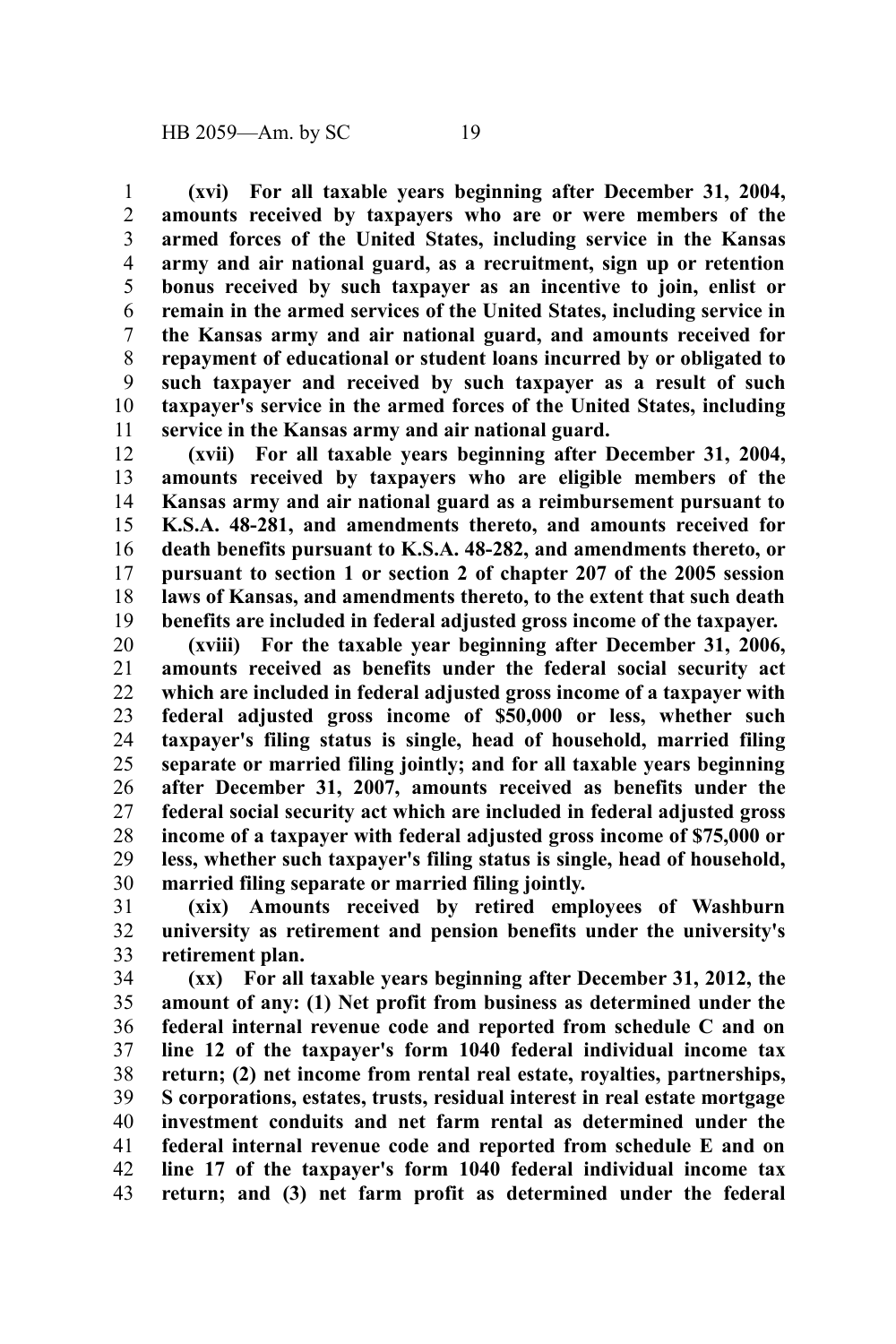**internal revenue code and reported from schedule F and on line 18 of the taxpayer's form 1040 federal income tax return; all to the extent included in the taxpayer's federal adjusted gross income. For purposes of this subsection, references to the federal form 1040 and federal schedule C, schedule E, and schedule F, shall be to such form and schedules as they existed for tax year 2011 and as revised thereafter by the internal revenue service.** 1 2 3 4 5 6 7

**(d) There shall be added to or subtracted from federal adjusted gross income the taxpayer's share, as beneficiary of an estate or trust, of the Kansas fiduciary adjustment determined under K.S.A. 79- 32,135, and amendments thereto.** 8 9 10 11

**(e) The amount of modifications required to be made under this section by a partner which relates to items of income, gain, loss, deduction or credit of a partnership shall be determined under K.S.A. 79-32,131, and amendments thereto, to the extent that such items affect federal adjusted gross income of the partner.** 12 13 14 15 16

*Sec. 7. On July 1, 2013, K.S.A. 2012 Supp. 79-32,110 is hereby amended to read as follows: 79-32,110. (a) Resident Individuals. Except as otherwise provided by subsection (a) of K.S.A. 79-3220, and amendments thereto, a tax is hereby imposed upon the Kansas taxable income of every resident individual, which tax shall be computed in accordance with the following tax schedules:* 17 18 19 20 21 22

| 23 | (1) Married individuals filing joint returns.           |                                                        |
|----|---------------------------------------------------------|--------------------------------------------------------|
| 24 | <b>For tax year 2012:</b><br>(A)                        |                                                        |
| 25 | If the taxable income is:                               | The tax is:                                            |
| 26 |                                                         | Not over \$30,0003.5% of Kansas taxable income         |
| 27 |                                                         | Over \$30,000 but not over\$1,050 plus 6.25% of excess |
| 28 | \$60,000                                                | over \$30,000                                          |
| 29 |                                                         |                                                        |
| 30 |                                                         | over \$60,000                                          |
| 31 | For tax year 2013, and all tax years thereafter:<br>(B) |                                                        |
| 32 | If the taxable income is:                               | The tax is:                                            |
| 33 |                                                         | Not over \$30,0003.0% of Kansas taxable income         |
| 34 |                                                         |                                                        |
| 35 |                                                         | \$30,000                                               |
| 36 | $(C)$ For tax years 2014 and 2015:                      |                                                        |
| 37 | If the taxable income is:                               | The tax is:                                            |
| 38 |                                                         |                                                        |
| 39 |                                                         |                                                        |
| 40 |                                                         | \$30,000                                               |
| 41 | For tax year 2016:<br>(D)                               |                                                        |
| 42 | If the taxable income is:                               | The tax is:                                            |
| 43 |                                                         |                                                        |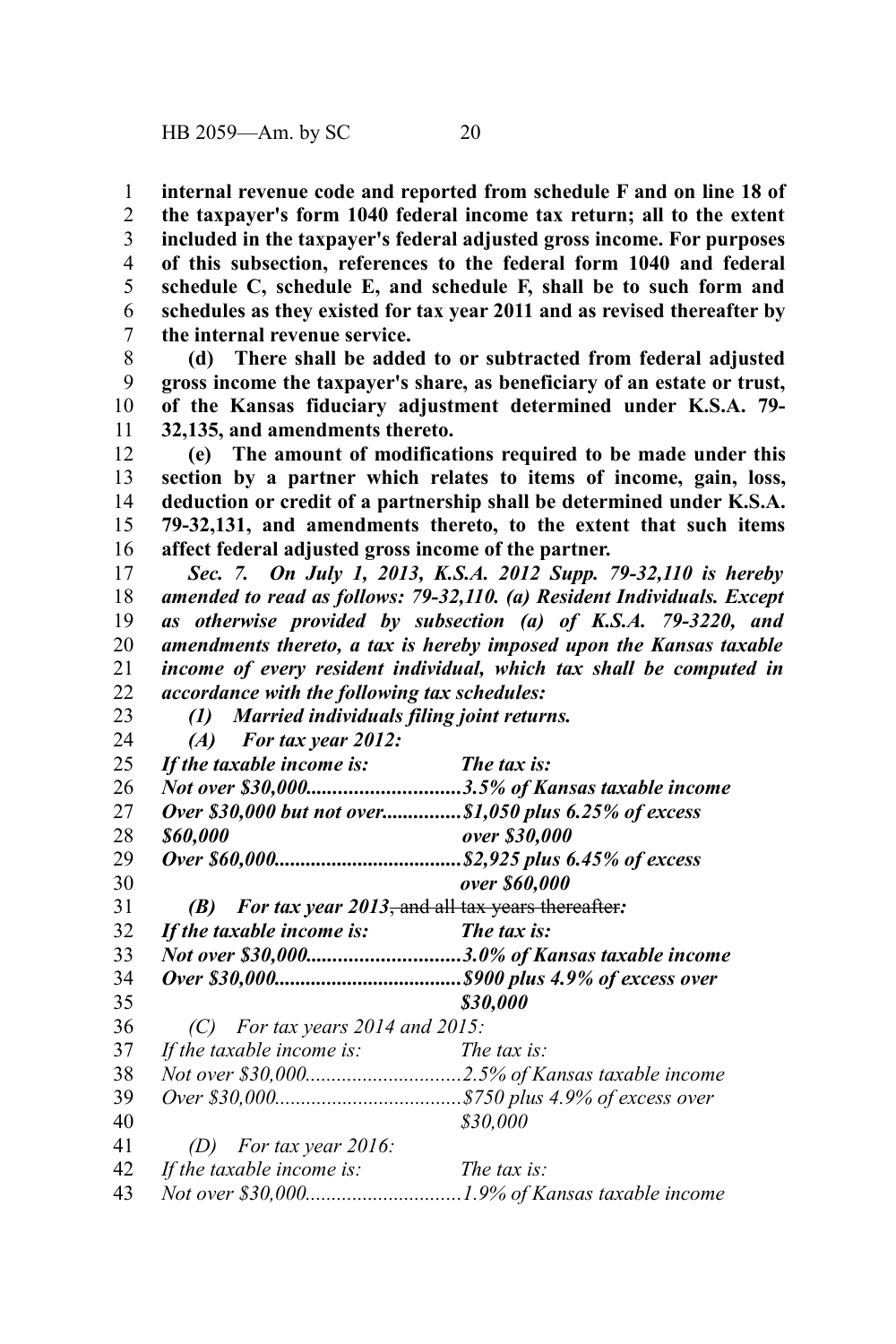HB 2059—Am. by SC 21

*Over \$30,000....................................\$570 plus 4.9% of excess over \$30,000 (E) For tax year 2017, and all tax years thereafter: If the taxable income is: The tax is: Not over \$30,000..............................1.9% of Kansas taxable income Over \$30,000....................................\$570 plus 3.5% of excess over \$30,000 (2) All other individuals. (A) For tax year 2012: If the taxable income is: The tax is: Not over \$15,000.............................3.5% of Kansas taxable income Over \$15,000 but not over...............\$525 plus 6.25% of excess \$30,000 over \$15,000 Over \$30,000....................................\$1,462.50 plus 6.45% of excess over \$30,000 (B) For tax year 2013*, and all tax years thereafter*: If the taxable income is: The tax is: Not over \$15,000.............................3.0 % of Kansas taxable income Over \$15,000....................................\$450 plus 4.9% of excess over \$15,000 (C) For tax years 2014 and 2015: If the taxable income is: The tax is: Not over \$15,000..............................2.5% of Kansas taxable income Over \$15,000....................................\$375 plus 4.9% of excess over \$15,000 (D) For tax year 2016: If the taxable income is:...................The tax is: Not over \$15,000..............................1.9% of Kansas taxable income Over \$15,000....................................\$285 plus 4.9% of excess over \$15,000 (E) For tax year 2017, and all tax years thereafter: If the taxable income is: The tax is: Not over \$15,000..............................1.9% of Kansas taxable income Over \$15,000....................................\$285 plus 3.5% of excess over \$15,000 (b) Nonresident Individuals. A tax is hereby imposed upon the Kansas taxable income of every nonresident individual, which tax shall be an amount equal to the tax computed under subsection (a) as if the nonresident were a resident multiplied by the ratio of modified Kansas source income to Kansas adjusted gross income. (c) Corporations. A tax is hereby imposed upon the Kansas taxable* 1 2 3 4 5 6 7 8 9 10 11 12 13 14 15 16 17 18 19 20 21 22 23 24 25 26 27 28 29 30 31 32 33 34 35 36 37 38 39 40 41 42

*income of every corporation doing business within this state or deriving* 43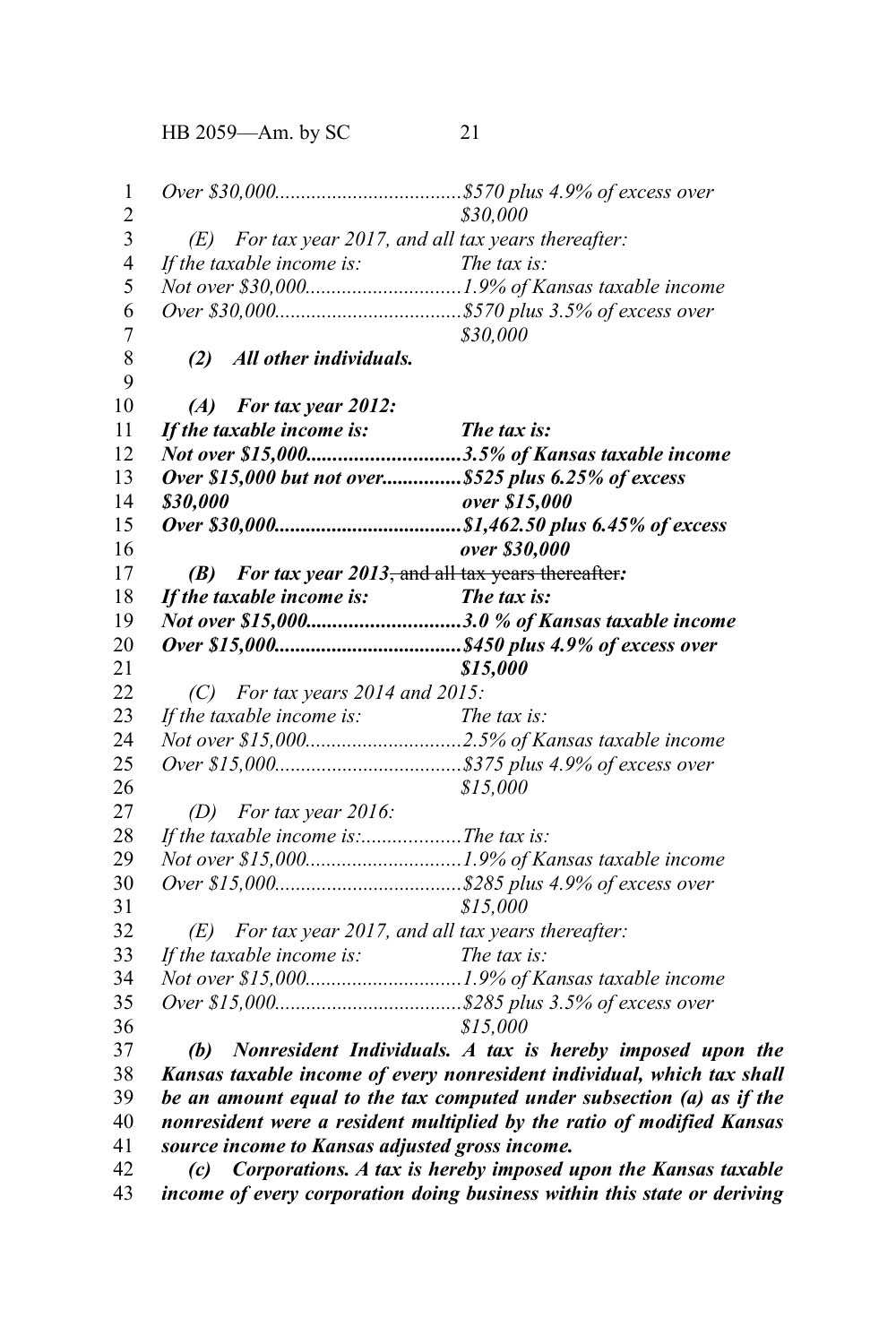*income from sources within this state. Such tax shall consist of a normal tax and a surtax and shall be computed as follows:* 1 2

*(1) The normal tax shall be in an amount equal to 4% of the Kansas taxable income of such corporation; and* 3 4

*(2) (A) for tax year 2008, the surtax shall be in an amount equal to 3.1% of the Kansas taxable income of such corporation in excess of \$50,000;* 5 6 7

*(B) for tax years 2009 and 2010, the surtax shall be in an amount equal to 3.05% of the Kansas taxable income of such corporation in excess of \$50,000; and* 8 9 10

*(C) for tax year 2011, and all tax years thereafter, the surtax shall be in an amount equal to 3% of the Kansas taxable income of such corporation in excess of \$50,000.* 11 12 13

*(d) Fiduciaries. A tax is hereby imposed upon the Kansas taxable income of estates and trusts at the rates provided in paragraph (2) of subsection (a) hereof.* 14 15 16

*Sec. 8. July 1, 2013, K.S.A. 2012 Supp. 79-32,120 is hereby amended to read as follows: 79-32,120. (a) If federal taxable income of an individual is determined by itemizing deductions from such individual's federal adjusted gross income, such individual may elect to deduct the Kansas itemized deduction in lieu of the Kansas standard deduction. The Kansas itemized deduction of an individual means the total amount of deductions from federal adjusted gross income, other than federal deductions for personal exemptions, as provided in the federal internal revenue code with the modifications specified in this section.* 17 18 19 20 21 22 23 24 25 26

*(b) For taxable years commencing prior to January 1, 2013, the total amount of deductions from federal adjusted gross income shall be reduced by the total amount of income taxes imposed by or paid to this state or any other taxing jurisdiction to the extent that the same are deducted in determining the federal itemized deductions and by the amount of all depreciation deductions claimed for any real or tangible personal property upon which the deduction allowed by K.S.A. 2012 Supp. 79-32,221, 79-32,227, 79-32,232, 79-32,237, 79-32,249, 79-32,250, 79-32,255 or 79-32,256, and amendments thereto, is or has been claimed.* 27 28 29 30 31 32 33 34 35 36

*(c) For taxable years commencing on or after January 1, 2013, the total amount of deductions from federal adjusted gross income shall be reduced by the total amount of income taxes imposed by or paid to this state or any other taxing jurisdiction and allowed as itemized deductions in section 164 of the federal internal revenue code, and amendments thereto, and the amount of qualified residential interest paid and allowed as an itemized deduction in section 163 of the federal internal revenue* 37 38 39 40 41 42 43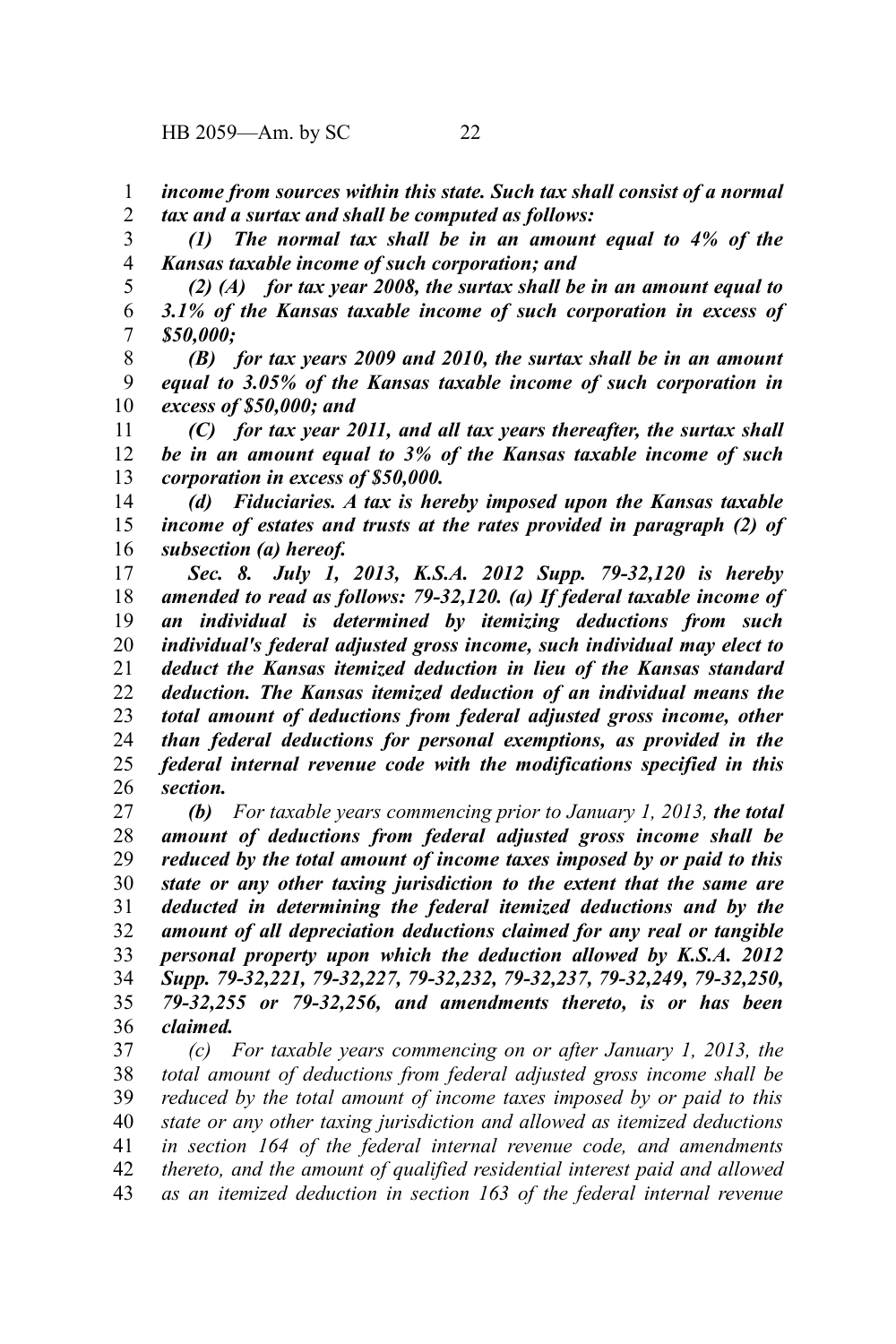*code, and amendments thereto, to the extent that any of the same are deducted in determining the federal itemized deductions and by the amount of all depreciation deductions claimed for any real or tangible personal property upon which the deduction allowed by K.S.A. 2012 Supp. 79-32,221, 79-32,227, 79-32,232, 79-32,237, 79-32,249, 79-32,250, 79- 32,255 or 79-32,256, and amendments thereto, is or has been claimed.* 1 2 3 4 5 6

*Sec. 9. On July 1, 2013, K.S.A. 2012 Supp. 79-3603 is hereby amended to read as follows: 79-3603. For the privilege of engaging in the business of selling tangible personal property at retail in this state or rendering or furnishing any of the services taxable under this act, there is hereby levied and there shall be collected and paid a tax at the rate of* 5.3%, and commencing July 1, 2010, at the rate of *6.3%*, and commencing July 1, 2013, at the rate of 5.7%*. Within a redevelopment district established pursuant to K.S.A. 74-8921, and amendments thereto, there is hereby levied and there shall be collected and paid an additional tax at the rate of 2% until the earlier of the date the bonds issued to finance or refinance the redevelopment project have been paid in full or the final scheduled maturity of the first series of bonds issued to finance any part of the project upon:* 7 8 9 10 11 12 13 14 15 16 17 18 19

*(a) The gross receipts received from the sale of tangible personal property at retail within this state;* 20 21

*(b) the gross receipts from intrastate, interstate or international telecommunications services and any ancillary services sourced to this state in accordance with K.S.A. 2012 Supp. 79-3673, and amendments thereto, except that telecommunications service does not include: (1) Any interstate or international 800 or 900 service; (2) any interstate or international private communications service as defined in K.S.A. 2012 Supp. 79-3673, and amendments thereto; (3) any value-added nonvoice data service; (4) any telecommunication service to a provider of telecommunication services which will be used to render telecommunications services, including carrier access services; or (5) any service or transaction defined in this section among entities classified as members of an affiliated group as provided by section 1504 of the federal internal revenue code of 1986, as in effect on January 1, 2001;* 22 23 24 25 26 27 28 29 30 31 32 33 34 35

*(c) the gross receipts from the sale or furnishing of gas, water, electricity and heat, which sale is not otherwise exempt from taxation under the provisions of this act, and whether furnished by municipally or privately owned utilities, except that, on and after January 1, 2006, for sales of gas, electricity and heat delivered through mains, lines or pipes to residential premises for noncommercial use by the occupant of such premises, and for agricultural use and also, for such use, all sales of propane gas, the state rate shall be 0%; and for all sales of propane* 36 37 38 39 40 41 42 43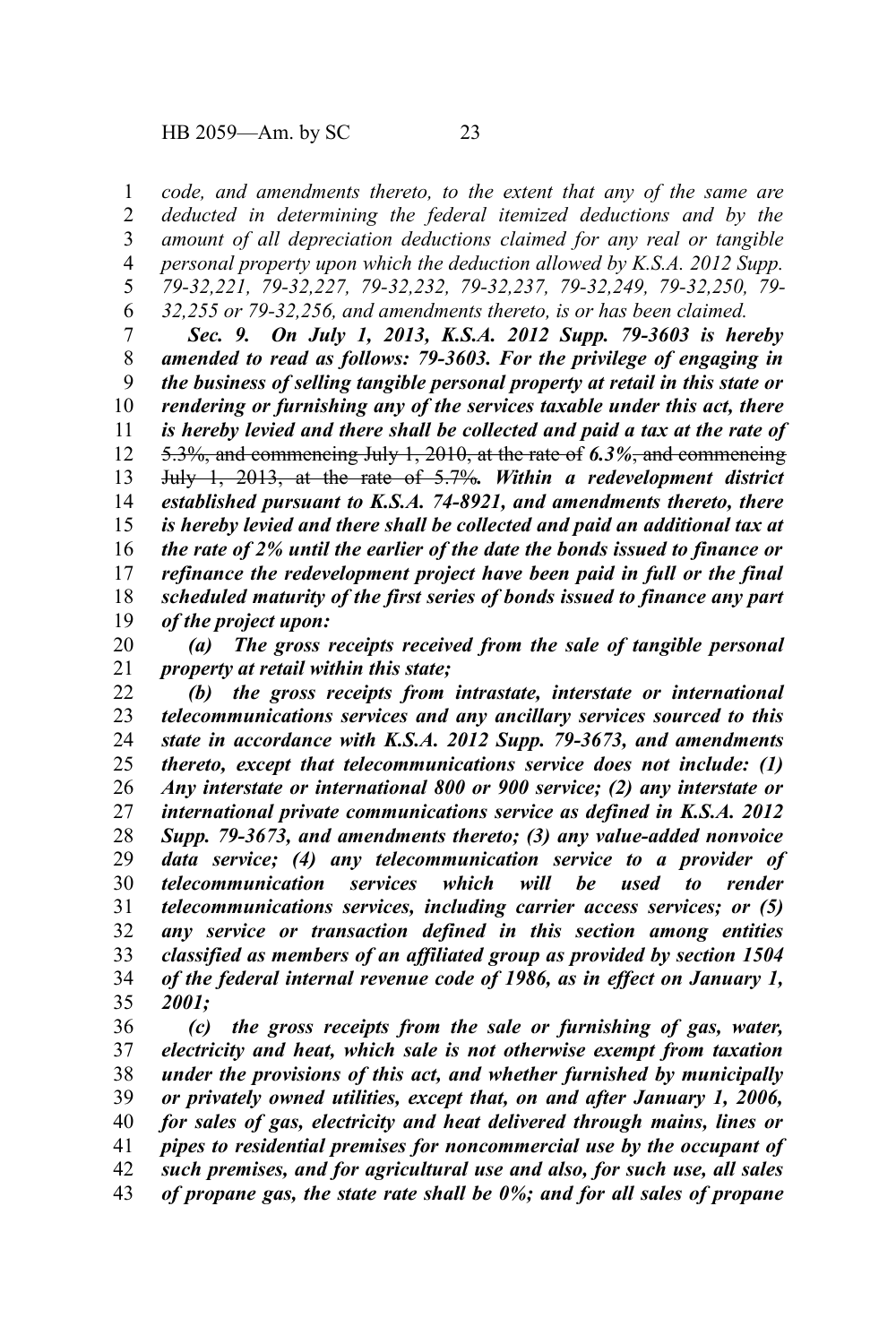*gas, LP gas, coal, wood and other fuel sources for the production of heat or lighting for noncommercial use of an occupant of residential premises, the state rate shall be 0%, but such tax shall not be levied and collected upon the gross receipts from: (1) The sale of a rural water district benefit unit; (2) a water system impact fee, system enhancement fee or similar fee collected by a water supplier as a condition for establishing service; or (3) connection or reconnection fees collected by a water supplier;* 1 2 3 4 5 6 7 8

*(d) the gross receipts from the sale of meals or drinks furnished at any private club, drinking establishment, catered event, restaurant, eating house, dining car, hotel, drugstore or other place where meals or drinks are regularly sold to the public;* 9 10 11 12

*(e) the gross receipts from the sale of admissions to any place providing amusement, entertainment or recreation services including admissions to state, county, district and local fairs, but such tax shall not be levied and collected upon the gross receipts received from sales of admissions to any cultural and historical event which occurs triennially;* 13 14 15 16 17

*(f) the gross receipts from the operation of any coin-operated device dispensing or providing tangible personal property, amusement or other services except laundry services, whether automatic or manually operated;* 18 19 20 21

*(g) the gross receipts from the service of renting of rooms by hotels, as defined by K.S.A. 36-501, and amendments thereto, or by accommodation brokers, as defined by K.S.A. 12-1692, and amendments thereto, but such tax shall not be levied and collected upon the gross receipts received from sales of such service to the federal government and any agency, officer or employee thereof in association with the performance of official government duties;* 22 23 24 25 26 27 28

*(h) the gross receipts from the service of renting or leasing of tangible personal property except such tax shall not apply to the renting or leasing of machinery, equipment or other personal property owned by a city and purchased from the proceeds of industrial revenue bonds issued prior to July 1, 1973, in accordance with the provisions of K.S.A. 12-1740 through 12-1749, and amendments thereto, and any city or lessee renting or leasing such machinery, equipment or other personal property purchased with the proceeds of such bonds who shall have paid a tax under the provisions of this section upon sales made prior to July 1, 1973, shall be entitled to a refund from the sales tax refund fund of all taxes paid thereon;* 29 30 31 32 33 34 35 36 37 38 39

*(i) the gross receipts from the rendering of dry cleaning, pressing, dyeing and laundry services except laundry services rendered through a coin-operated device whether automatic or manually operated;* 40 41 42

*(j) the gross receipts from the rendering of the services of washing* 43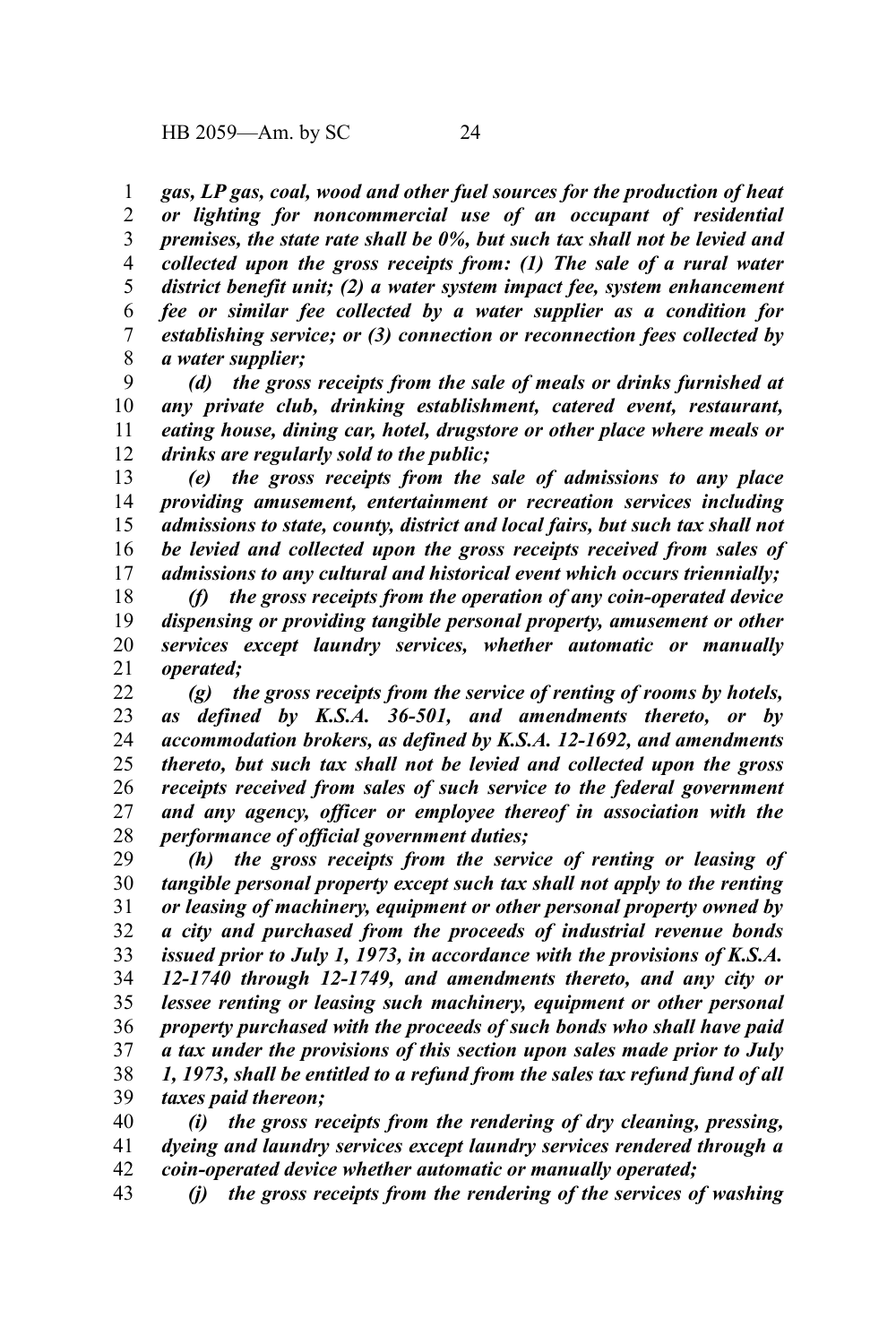*and washing and waxing of vehicles;* 1

*(k) the gross receipts from cable, community antennae and other subscriber radio and television services;* 2 3

*(l) (1) except as otherwise provided by paragraph (2), the gross receipts received from the sales of tangible personal property to all contractors, subcontractors or repairmen for use by them in erecting structures, or building on, or otherwise improving, altering, or repairing real or personal property.* 4 5 6 7 8

*(2) Any such contractor, subcontractor or repairman who maintains an inventory of such property both for sale at retail and for use by them for the purposes described by paragraph (1) shall be deemed a retailer with respect to purchases for and sales from such inventory, except that the gross receipts received from any such sale, other than a sale at retail, shall be equal to the total purchase price paid for such property and the tax imposed thereon shall be paid by the deemed retailer;* 9 10 11 12 13 14 15 16

*(m) the gross receipts received from fees and charges by public and private clubs, drinking establishments, organizations and businesses for participation in sports, games and other recreational activities, but such tax shall not be levied and collected upon the gross receipts received from: (1) Fees and charges by any political subdivision, by any organization exempt from property taxation pursuant to paragraph Ninth of K.S.A. 79-201, and amendments thereto, or by any youth recreation organization exclusively providing services to persons 18 years of age or younger which is exempt from federal income taxation pursuant to section 501(c)(3) of the federal internal revenue code of 1986, for participation in sports, games and other recreational activities; and (2) entry fees and charges for participation in a special event or tournament sanctioned by a national sporting association to which spectators are charged an admission which is taxable pursuant to subsection (e);* 17 18 19 20 21 22 23 24 25 26 27 28 29 30 31

*(n) the gross receipts received from dues charged by public and private clubs, drinking establishments, organizations and businesses, payment of which entitles a member to the use of facilities for recreation or entertainment, but such tax shall not be levied and collected upon the gross receipts received from: (1) Dues charged by any organization exempt from property taxation pursuant to paragraphs Eighth and Ninth of K.S.A. 79-201, and amendments thereto; and (2) sales of memberships in a nonprofit organization which is exempt from federal income taxation pursuant to section 501 (c)(3) of the federal internal revenue code of 1986, and whose purpose is to support the operation of a nonprofit zoo;* 32 33 34 35 36 37 38 39 40 41 42

*(o) the gross receipts received from the isolated or occasional sale* 43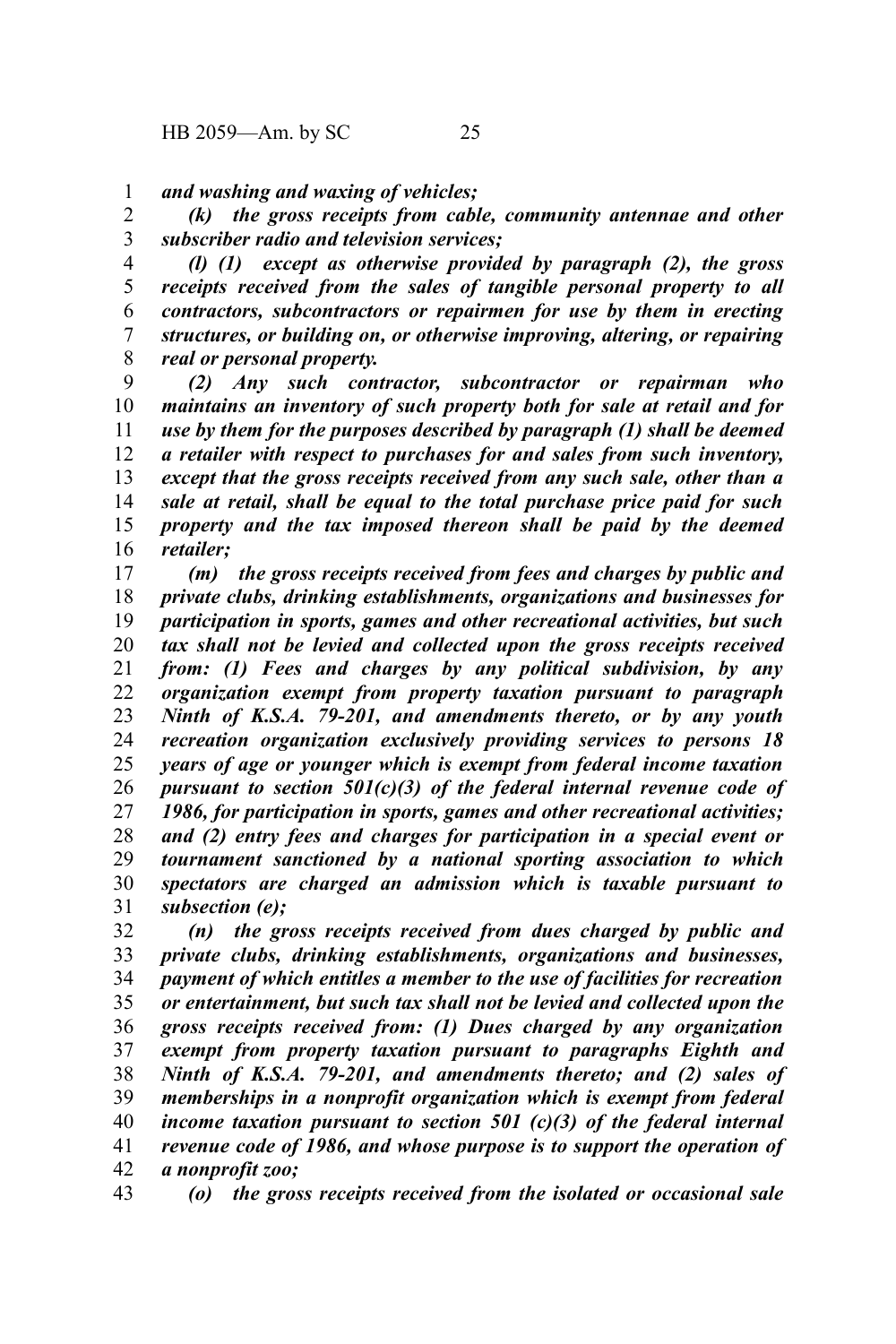*of motor vehicles or trailers but not including: (1) The transfer of motor vehicles or trailers by a person to a corporation or limited liability company solely in exchange for stock securities or membership interest in such corporation or limited liability company; or (2) the transfer of motor vehicles or trailers by one corporation or limited liability company to another when all of the assets of such corporation or limited liability company are transferred to such other corporation or limited liability company; or (3) the sale of motor vehicles or trailers which are subject to taxation pursuant to the provisions of K.S.A. 79-5101 et seq., and amendments thereto, by an immediate family member to another immediate family member. For the purposes of clause (3), immediate family member means lineal ascendants or descendants, and their spouses. Any amount of sales tax paid pursuant to the Kansas retailers sales tax act on the isolated or occasional sale of motor vehicles or trailers on and after July 1, 2004, which the base for computing the tax was the value pursuant to subsections (a), (b)(1) and (b)(2) of K.S.A. 79- 5105, and amendments thereto, when such amount was higher than the amount of sales tax which would have been paid under the law as it existed on June 30, 2004, shall be refunded to the taxpayer pursuant to the procedure prescribed by this section. Such refund shall be in an amount equal to the difference between the amount of sales tax paid by the taxpayer and the amount of sales tax which would have been paid by the taxpayer under the law as it existed on June 30, 2004. Each claim for a sales tax refund shall be verified and submitted not later than six months from the effective date of this act to the director of taxation upon forms furnished by the director and shall be accompanied by any additional documentation required by the director. The director shall review each claim and shall refund that amount of tax paid as provided by this act. All such refunds shall be paid from the sales tax refund fund, upon warrants of the director of accounts and reports pursuant to vouchers approved by the director of taxation or the director's designee. No refund for an amount less than \$10 shall be paid pursuant to this act. In determining the base for computing the tax on such isolated or occasional sale, the fair market value of any motor vehicle or trailer traded in by the purchaser to the seller may be deducted from the selling price;* 1 2 3 4 5 6 7 8 9 10 11 12 13 14 15 16 17 18 19 20 21 22 23 24 25 26 27 28 29 30 31 32 33 34 35 36

*(p) the gross receipts received for the service of installing or applying tangible personal property which when installed or applied is not being held for sale in the regular course of business, and whether or not such tangible personal property when installed or applied remains tangible personal property or becomes a part of real estate, except that no tax shall be imposed upon the service of installing or applying tangible personal property in connection with the original construction* 37 38 39 40 41 42 43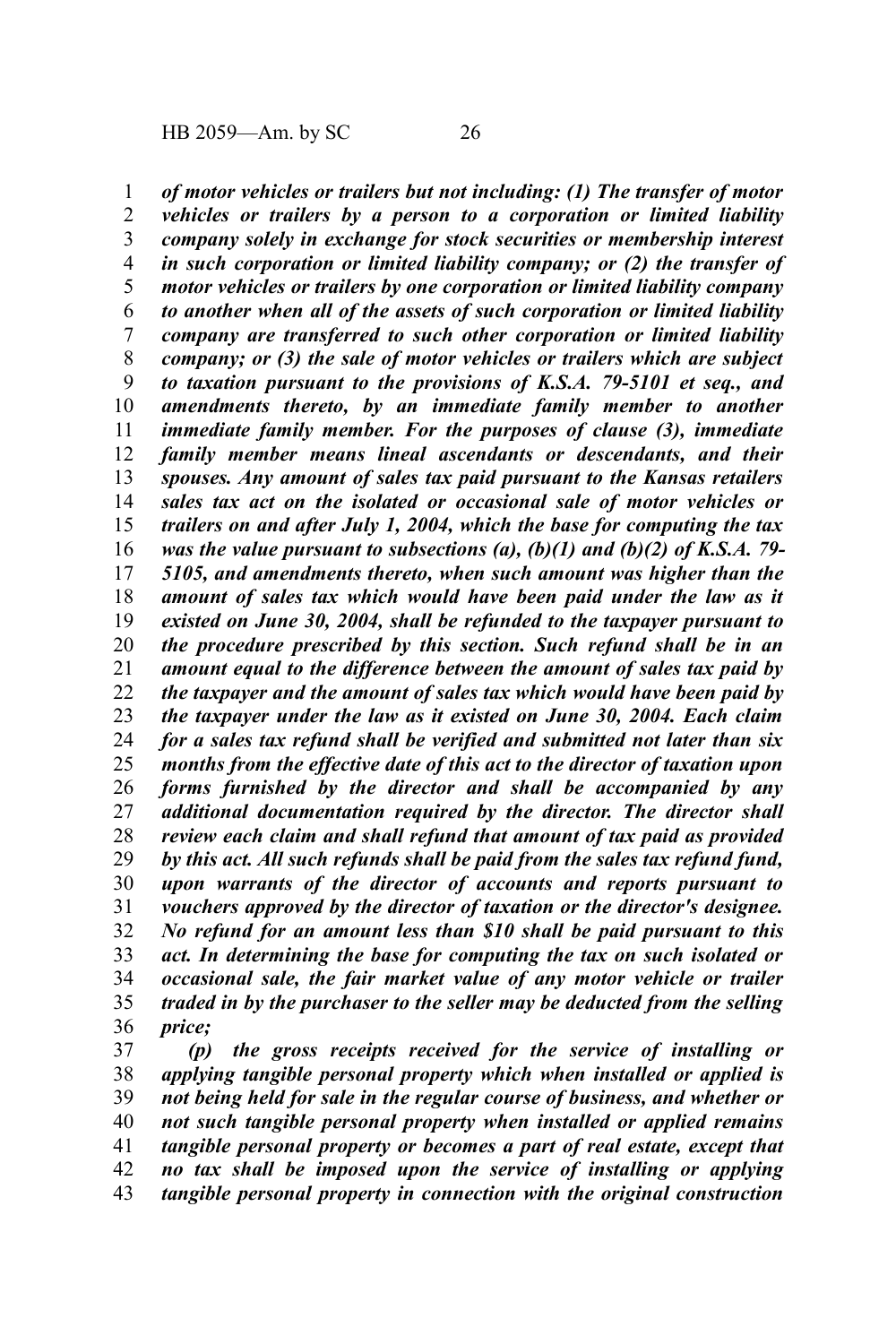*of a building or facility, the original construction, reconstruction, restoration, remodeling, renovation, repair or replacement of a residence or the construction, reconstruction, restoration, replacement or repair of a bridge or highway.* 1 2 3 4

5

*For the purposes of this subsection:*

*(1) "Original construction" shall mean the first or initial construction of a new building or facility. The term "original construction" shall include the addition of an entire room or floor to any existing building or facility, the completion of any unfinished portion of any existing building or facility and the restoration, reconstruction or replacement of a building, facility or utility structure damaged or destroyed by fire, flood, tornado, lightning, explosion, windstorm, ice loading and attendant winds, terrorism or earthquake, but such term, except with regard to a residence, shall not include replacement, remodeling, restoration, renovation or reconstruction under any other circumstances;* 6 7 8 9 10 11 12 13 14 15 16

*(2) "building" shall mean only those enclosures within which individuals customarily are employed, or which are customarily used to house machinery, equipment or other property, and including the land improvements immediately surrounding such building;* 17 18 19 20

*(3) "facility" shall mean a mill, plant, refinery, oil or gas well, water well, feedlot or any conveyance, transmission or distribution line of any cooperative, nonprofit, membership corporation organized under or subject to the provisions of K.S.A. 17-4601 et seq., and amendments thereto, or municipal or quasi-municipal corporation, including the land improvements immediately surrounding such facility;* 21 22 23 24 25 26

*(4) "residence" shall mean only those enclosures within which individuals customarily live;* 27 28

*(5) "utility structure" shall mean transmission and distribution lines owned by an independent transmission company or cooperative, the Kansas electric transmission authority or natural gas or electric public utility; and* 29 30 31 32

*(6) "windstorm" shall mean straight line winds of at least 80 miles per hour as determined by a recognized meteorological reporting agency or organization;* 33 34 35

*(q) the gross receipts received for the service of repairing, servicing, altering or maintaining tangible personal property which when such services are rendered is not being held for sale in the regular course of business, and whether or not any tangible personal property is transferred in connection therewith. The tax imposed by this subsection shall be applicable to the services of repairing, servicing, altering or maintaining an item of tangible personal property which has been and is fastened to, connected with or built into real property;* 36 37 38 39 40 41 42 43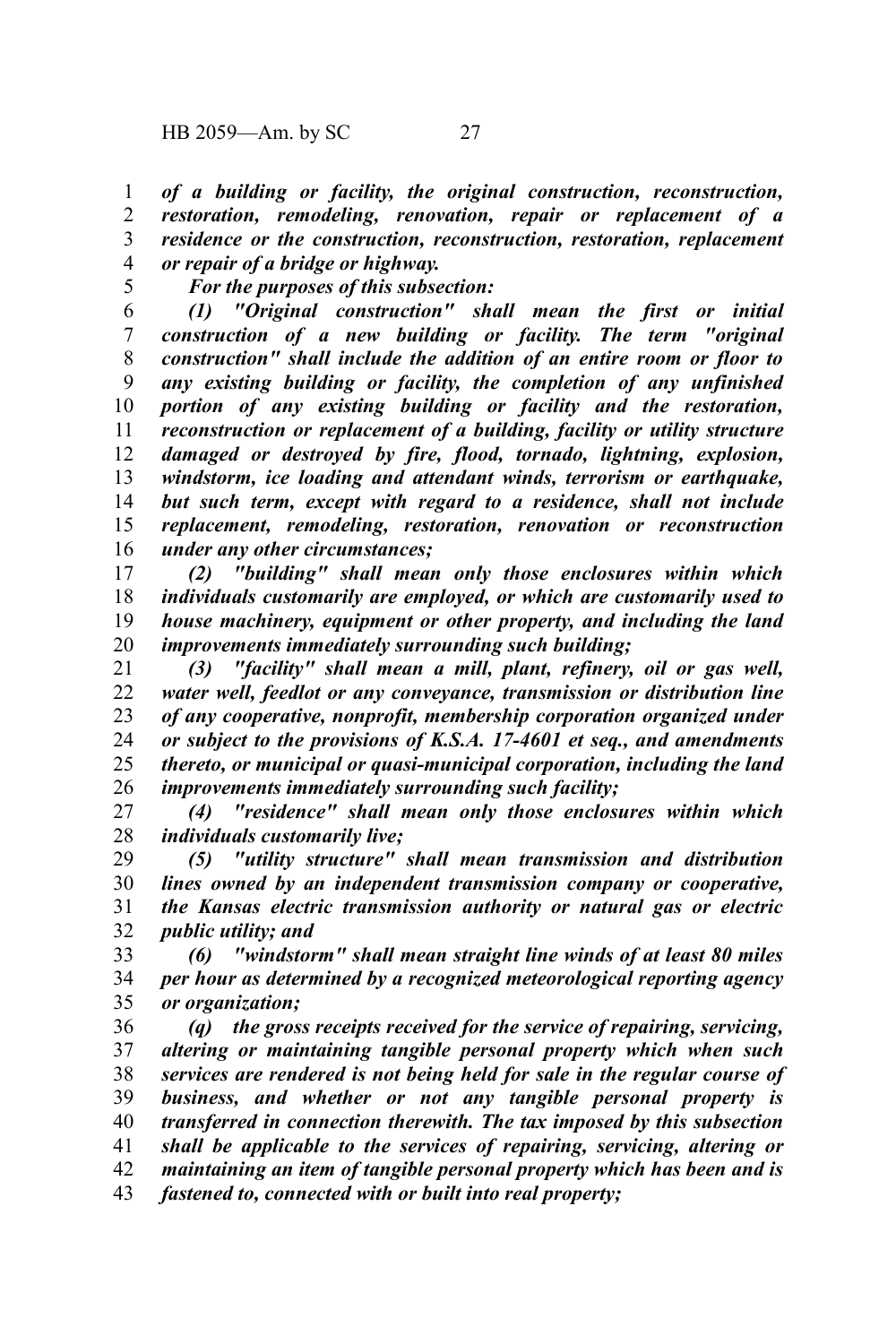10

*(r) the gross receipts from fees or charges made under service or maintenance agreement contracts for services, charges for the providing of which are taxable under the provisions of subsection (p) or (q);* 1 2 3

*(s) on and after January 1, 2005, the gross receipts received from the sale of prewritten computer software and the sale of the services of modifying, altering, updating or maintaining prewritten computer software, whether the prewritten computer software is installed or delivered electronically by tangible storage media physically transferred to the purchaser or by load and leave;* 4 5 6 7 8 9

*(t) the gross receipts received for telephone answering services;*

*(u) the gross receipts received from the sale of prepaid calling service and prepaid wireless calling service as defined in K.S.A. 2012 Supp. 79-3673, and amendments thereto; and* 11 12 13

*(v) the gross receipts received from the sales of bingo cards, bingo faces and instant bingo tickets by licensees under K.S.A. 79-4701 et seq., and amendments thereto, shall be taxed at a rate of: (1) 4.9% on July 1, 2000, and before July 1, 2001; and (2) 2.5% on July 1, 2001, and before July 1, 2002. From and after July 1, 2002, all sales of bingo cards, bingo faces and instant bingo tickets by licensees under K.S.A. 79-4701 et seq., and amendments thereto, shall be exempt from taxes imposed pursuant to this section.* 14 15 16 17 18 19 20 21

*Sec. 10. On July 1, 2013, K.S.A. 2012 Supp. 79-3703 is hereby amended to read as follows: 79-3703. There is hereby levied and there shall be collected from every person in this state a tax or excise for the privilege of using, storing, or consuming within this state any article of tangible personal property. Such tax shall be levied and collected in an amount equal to the consideration paid by the taxpayer multiplied by the rate of* 5.3%, and commencing July 1, 2010, at the rate of *6.3%*, and commencing July 1, 2013, at the rate of 5.7%*. Within a redevelopment district established pursuant to K.S.A. 74-8921, and amendments thereto, there is hereby levied and there shall be collected and paid an additional tax of 2% until the earlier of: (1) The date the bonds issued to finance or refinance the redevelopment project undertaken in the district have been paid in full; or (2) the final scheduled maturity of the first series of bonds issued to finance the redevelopment project. All property purchased or leased within or without this state and subsequently used, stored or consumed in this state shall be subject to the compensating tax if the same property or transaction would have been subject to the Kansas retailers' sales tax had the transaction been wholly within this state.* 22 23 24 25 26 27 28 29 30 31 32 33 34 35 36 37 38 39 40

*Sec. 11. On July 1, 2013, K.S.A. 2012 Supp. 79-3710 is hereby amended to read as follows: 79-3710. (a) All revenue collected or received by the director under the provisions of this act shall be remitted* 41 42 43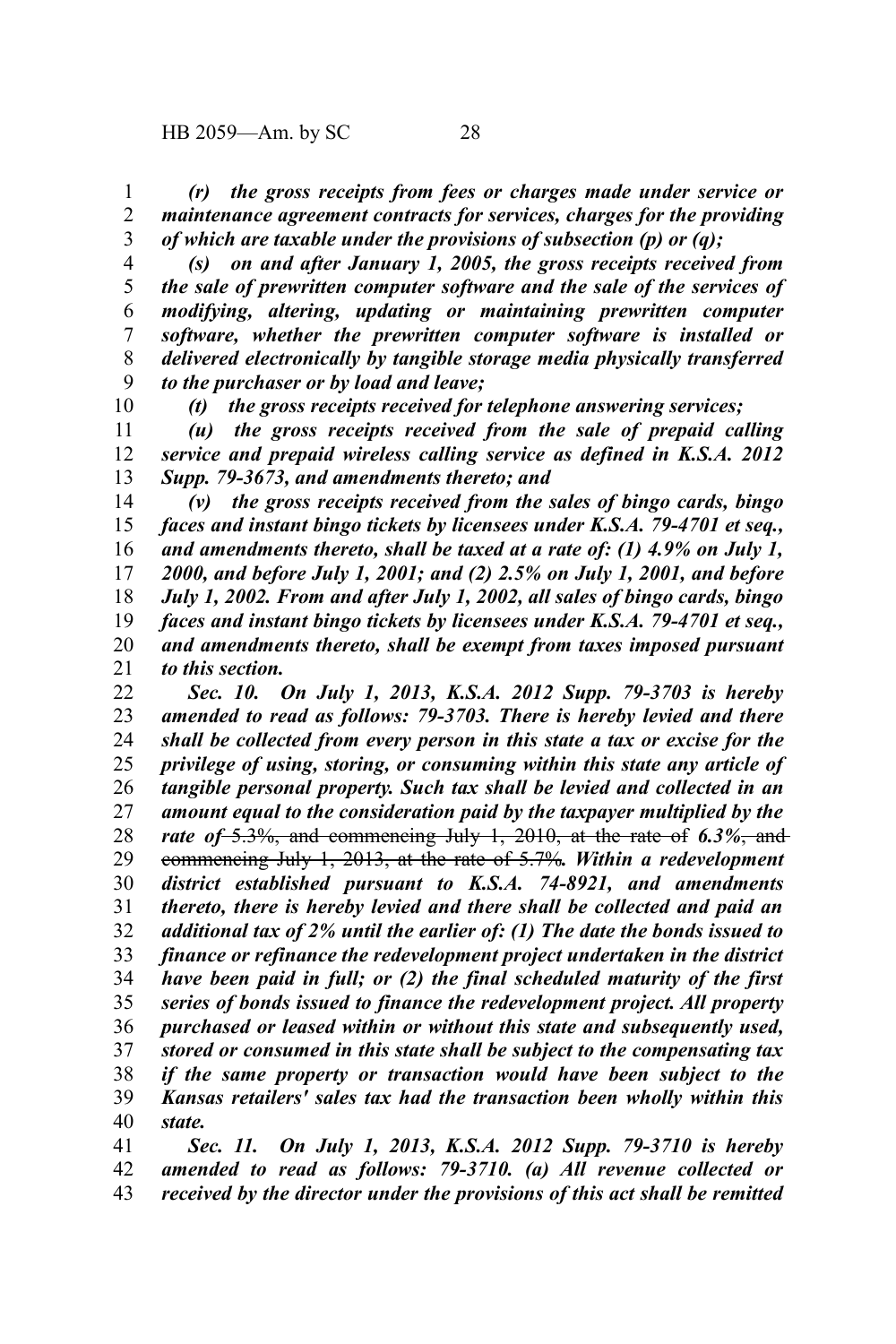*to the state treasurer in accordance with the provisions of K.S.A. 75- 4215, and amendments thereto. Upon receipt of each such remittance, the state treasurer shall deposit the entire amount in the state treasury, less amounts set apart as provided in subsection (b) and amounts credited as provided in subsection (c), (d) and (e), to the credit of the state general fund.* 1 2 3 4 5 6

*(b) A revolving fund, designated as "compensating tax refund fund" not to exceed \$10,000 shall be set apart and maintained by the director from compensating tax collections and estimated tax collections and held by the state treasurer for prompt payment of all compensating tax refunds. Such fund shall be in such amount, within the limit set by this section, as the director shall determine is necessary to meet current refunding requirements under this act.* 7 8 9 10 11 12 13

*(c) (1) The state treasurer shall credit <sup>5</sup> /98 of the revenue collected or received from the tax imposed by K.S.A. 79-3703, and amendments thereto, at the rate of 4.9%, and deposited as provided in subsection (a), exclusive of amounts credited pursuant to subsection (d), in the state highway fund.* 14 15 16 17 18

*(2) The state treasurer shall credit <sup>5</sup> /106 of the revenue collected or received from the tax imposed by K.S.A. 79-3703, and amendments thereto, at the rate of 5.3%, and deposited as provided in subsection (a), exclusive of amounts credited pursuant to subsection (d), in the state highway fund.* 19 20 21 22 23

*(3) On July 1, 2006, the state treasurer shall credit <sup>19</sup>/265 of the revenue collected or received from the tax imposed by K.S.A. 79-3703, and amendments thereto, at the rate of 5.3%, and deposited as provided by subsection (a), exclusive of amounts credited pursuant to subsection (d), in the state highway fund.* 24 25 26 27 28

*(4) On July 1, 2007, the state treasurer shall credit <sup>13</sup>/106 of the revenue collected or received from the tax imposed by K.S.A. 79-3703, and amendments thereto, at the rate of 5.3%, and deposited as provided by subsection (a), exclusive of amounts credited pursuant to subsection (d), in the state highway fund.* 29 30 31 32 33

*(5) On July 1, 2010, the state treasurer shall credit 11.427% of the revenue collected and received from the tax imposed by K.S.A. 79-3703, and amendments thereto, at the rate of 6.3%, and deposited as provided by subsection (a), exclusive of amounts credited pursuant to subsection (d), in the state highway fund.* 34 35 36 37 38

*(6) On July 1, 2011, the state treasurer shall credit 11.26% of the revenue collected and received from the tax imposed by K.S.A. 79-3703, and amendments thereto, at the rate of 6.3%, and deposited as provided by subsection (a), exclusive of amounts credited pursuant to subsection (d), in the state highway fund.* 39 40 41 42 43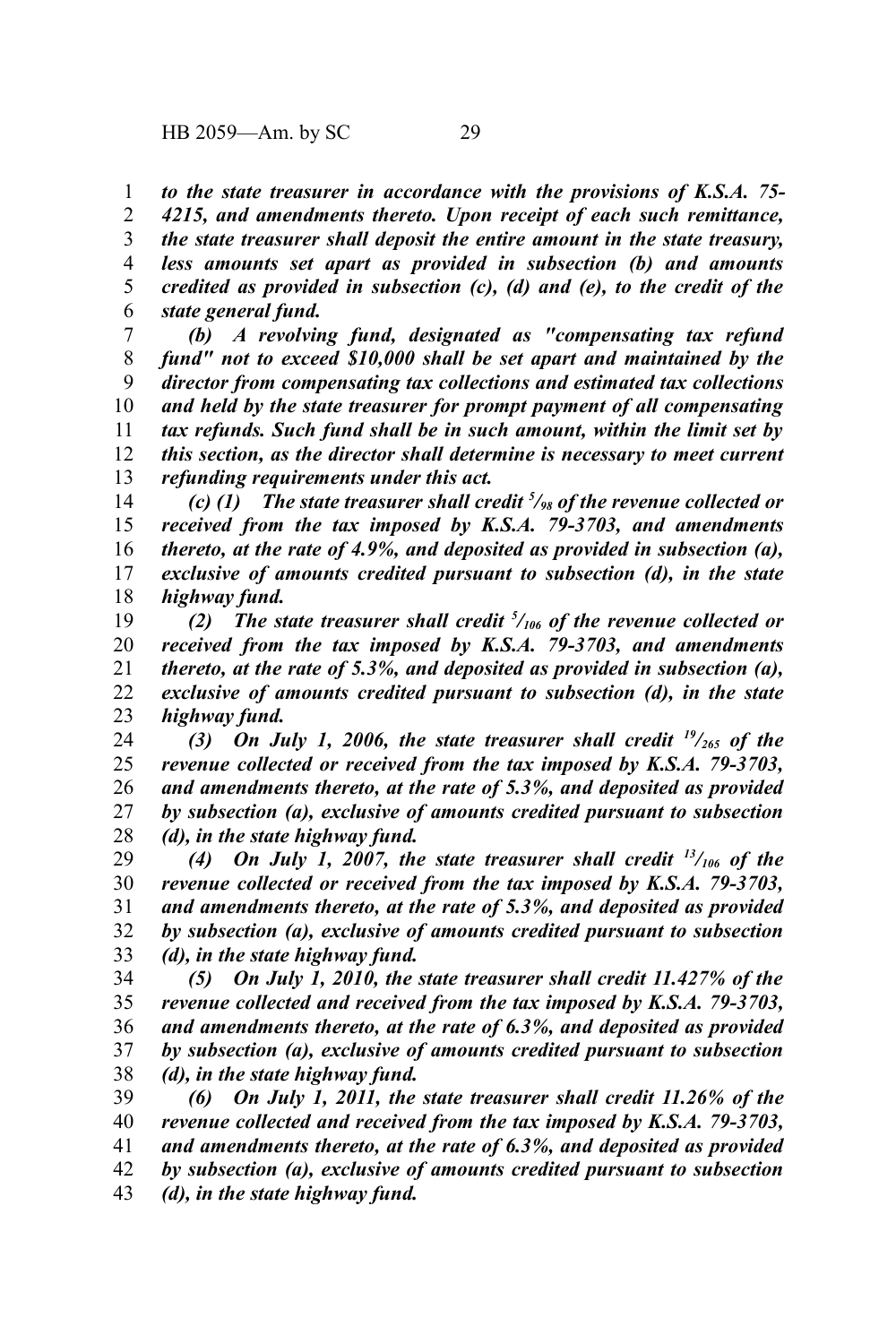*(7) On July 1, 2012, the state treasurer shall credit 11.233% of the revenue collected and received from the tax imposed by K.S.A. 79-3703, and amendments thereto, at the rate of 6.3%, and deposited as provided by subsection (a), exclusive of amounts credited pursuant to subsection (d), in the state highway fund*, as well as such revenue collected and received at the rate of 6.3%, after June 30, 2013*.* 1 2 3 4 5 6

*(8) On July 1, 2013, and thereafter, the state treasurer shall credit* 18.421% *16.67% of the revenue collected and received from the tax imposed by K.S.A. 79-3703, and amendments thereto, at the rate of*  $\frac{5.7\%}{2}$ *6.3%, and deposited as provided by subsection (a), exclusive of amounts credited pursuant to subsection (d), in the state highway fund.* 7 8 9 10 11

*(d) The state treasurer shall credit all revenue collected or received from the tax imposed by K.S.A. 79-3703, and amendments thereto, as certified by the director, from taxpayers doing business within that portion of a redevelopment district occupied by a redevelopment project that was determined by the secretary of commerce to be of statewide as well as local importance or will create a major tourism area for the state as defined in K.S.A. 12-1770a, and amendments thereto, to the city bond finance fund created by subsection (d) of K.S.A. 79-3620, and amendments thereto. The provisions of this subsection shall expire when the total of all amounts credited hereunder and under subsection (d) of K.S.A. 79-3620, and amendments thereto, is sufficient to retire the special obligation bonds issued for the purpose of financing all or a portion of the costs of such redevelopment project.* 12 13 14 15 16 17 18 19 20 21 22 23 24

*This subsection shall not apply to a project designated as a special bond project as defined in subsection (z) of K.S.A. 12-1770a, and amendments thereto.* 25 26 27

*(e) All revenue certified by the director of taxation as having been collected or received from the tax imposed by subsection (c) of K.S.A. 79-3603, and amendments thereto, on the sale or furnishing of gas, water, electricity and heat for use or consumption within the intermodal facility district described in this subsection, shall be credited by the state treasurer to the state highway fund. Such revenue may be transferred by the secretary of transportation to the rail service improvement fund pursuant to law. The provisions of this subsection shall take effect upon certification by the secretary of transportation that a notice to proceed has been received for the construction of the improvements within the intermodal facility district, but not later than December 31, 2010, and shall expire when the secretary of revenue determines that the total of all amounts credited hereunder and pursuant to subsection (e) of K.S.A. 79- 3620, and amendments thereto, is equal to \$53,300,000, but not later than December 31, 2045. Thereafter, all revenues shall be collected and distributed in accordance with applicable law. For all tax reporting* 28 29 30 31 32 33 34 35 36 37 38 39 40 41 42 43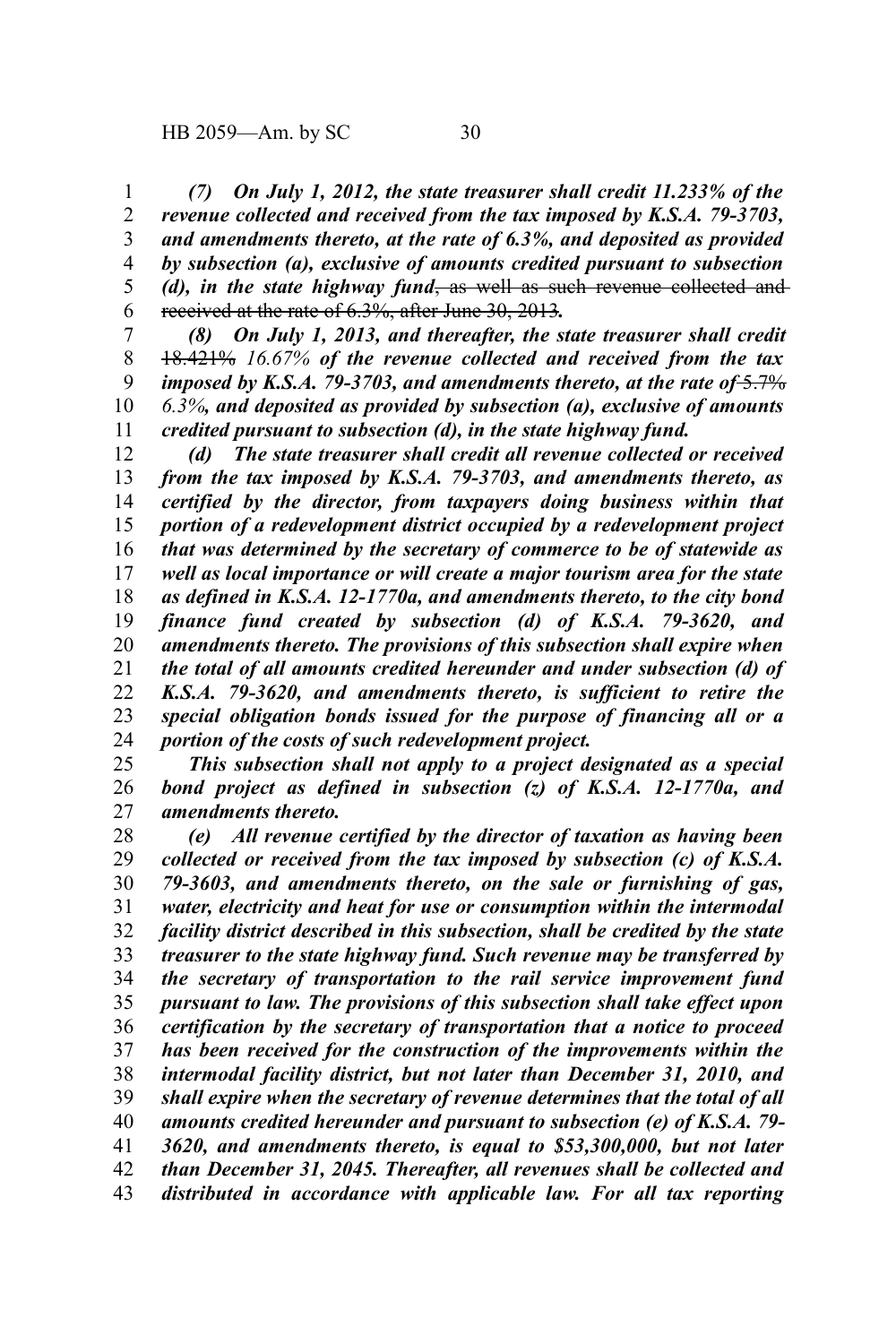*periods during which the provisions of this subsection are in effect, none* 1

*of the exemptions contained in K.S.A. 79-3601 et seq., and amendments thereto, shall apply to the sale or furnishing of any gas, water, electricity and heat for use or consumption within the intermodal facility district. As used in this subsection, "intermodal facility district" shall consist of an intermodal transportation area as defined by subsection (oo) of K.S.A. 12-1770a, and amendments thereto, located in Johnson county within the polygonal-shaped area having Waverly Road as the eastern boundary, 191st Street as the southern boundary, Four Corners Road as the western boundary, and Highway 56 as the northern boundary, and the polygonal-shaped area having Poplar Road as the eastern boundary, 183rd Street as the southern boundary, Waverly Road as the western boundary, and the BNSF mainline track as the northern boundary, that includes capital investment in an amount exceeding \$150 million for the construction of an intermodal facility to handle the transfer, storage and distribution of freight through railway and trucking operations.* 2 3 4 5 6 7 8 9 10 11 12 13 14 15 16

*New Sec. 12. (a) (1) Except as provided in subsection (a)(2), commencing with fiscal year 2015, in any fiscal year in which the amount of actual state general fund receipts from taxes for such fiscal year exceeds the actual state general fund receipts from taxes for the immediately preceding fiscal year by more than 4%, the director of budget and the director of legislative research shall jointly certify such excess amount to the secretary of revenue. Upon receipt of such certified amount, the secretary shall estimate the individual income tax rate reductions to go into effect for the next tax year that would decrease by such certified amount the estimated individual income tax receipts during the fiscal year after the next fiscal year.*  17 18 19 20 21 22 23 24 25 26 27

*Rate reductions for individual income tax shall be applied to reduce the highest marginal rate applicable. Based on such determination, the secretary shall reduce individual income tax rates prescribed by K.S.A. 79-32,110, and amendments thereto.* 28 29 30 31

*(2) In any fiscal year in which the amount of actual state general fund receipts from taxes for such fiscal year are less than 104% of the actual state general fund receipts from taxes from any prior fiscal year, the director of budget and the director of legislative research shall jointly certify such amount and fact to the secretary of revenue. Upon receipt of such amount and fact, the secretary shall not make any adjustment to the individual income tax rates.*  32 33 34 35 36 37 38

*(b) Any reduction in individual income tax rates prescribed by this section shall be published in the Kansas register prior to October 15 of the calendar year immediately preceding the tax year in which such reduction takes effect.* 39 40 41 42

*(c) The provisions of this section shall take effect on July 1, 2013.* 43